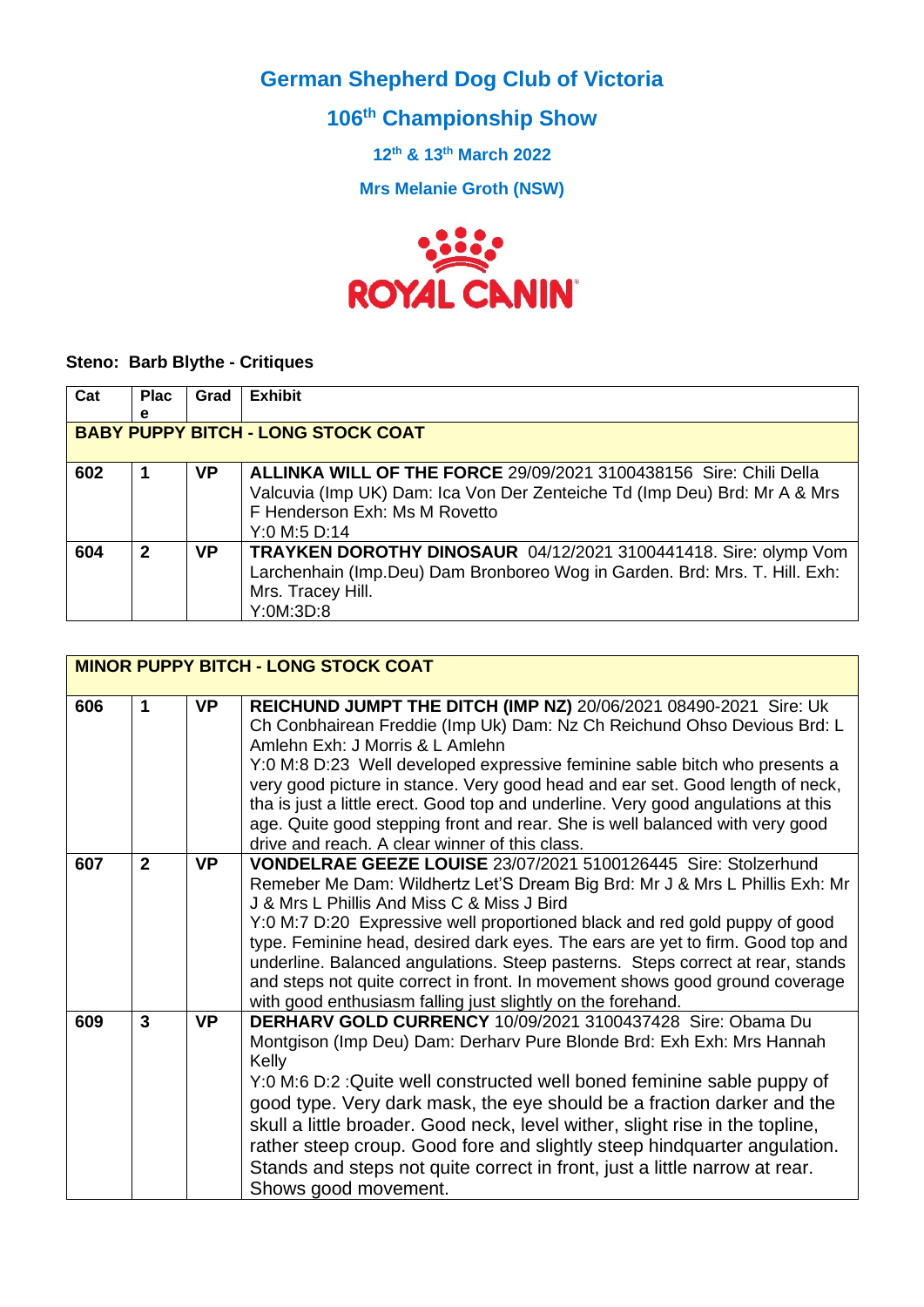| 608 | $\overline{\mathbf{4}}$ | <b>VP</b> | <b>CHIEFVON ANGEL 07/08/2021 4100358520 Sire: Eroica Ice Ice Baby Dam:</b>                                       |
|-----|-------------------------|-----------|------------------------------------------------------------------------------------------------------------------|
|     |                         |           | Bhuachaille Fatal Attraction Brd: Chiefvon - Janah Brancatisano Exh: Janah                                       |
|     |                         |           | <b>Brancatisano</b>                                                                                              |
|     |                         |           |                                                                                                                  |
|     |                         |           | Y:0 M:7 D:5 Expresive black and gold elongated puppy of good type. The skull                                     |
|     |                         |           | is a little domed, the eye should be darker. Level topline. Quite well moulded                                   |
|     |                         |           | croup. Good bone strength. Good top and underline. The tail has a cast to the                                    |
|     |                         |           | left. Good firmness of hocks. Stands and steps not correct in front. Shows                                       |
|     |                         |           | normal movement, slight restriction in the forereach and falling on the forehand                                 |
|     |                         |           | during the individual presentation.                                                                              |
|     |                         |           | <b>PUPPY BITCH - LONG STOCK COAT</b>                                                                             |
|     |                         |           |                                                                                                                  |
| 610 | 1                       | <b>VP</b> | BRONBOREO WALKAWAY 01/04/2021 6100129801 Sire: Wulkano Uno Von                                                   |
|     |                         |           | Schnitzerteam (Imp Hun) Dam: Seigen Hayos Asha Brd: Pereira/Pritchard Exh:                                       |
|     |                         |           | Ms M Rovetto                                                                                                     |
|     |                         |           | Y:0 M:11 D:11 Top size, well boned, well coloured black and red long stock                                       |
|     |                         |           | coat female puppy of pleasing type. Expressive head with desired dark eyes.                                      |
|     |                         |           | Good length of neck, slightly erect in its lay. Level wither, slight rise in the                                 |
|     |                         |           |                                                                                                                  |
|     |                         |           | topline. Well moulded slightly steep croup. Very good forequarter angulation.                                    |
|     |                         |           | Deep hindquarter angulation with a long upper thigh. Standing not quite correct                                  |
|     |                         |           | in front. Good fore where the chest depth is on the maximum. Stepping very                                       |
|     |                         |           | narrow going, not quite correct coming, the elbows are still to firm. Shows good                                 |
|     |                         |           | sequence of steps. The back should be more level in movement and she                                             |
|     |                         |           | displays a tendancy for a slight stepping action in the forereach.                                               |
| 611 | $\overline{2}$          | <b>VP</b> | RANDINKA TYPHON TESS 25/05/2021 3100431700 Sire: Chili Della                                                     |
|     |                         |           | Valcuvia Imp Uk Dam: Randinka Turkish Delight Brd: G. Green Exh: Greg                                            |
|     |                         |           | Green & M Baldwin                                                                                                |
|     |                         |           | Y:0 M:9 D:18 Correct size, expressive slightly stetched black and gold long                                      |
|     |                         |           | stock coat female presented in out of coat condition. The skull is slightly                                      |
|     |                         |           | domed. Good upper and lower jaws. Good masking. Good length of neck.                                             |
|     |                         |           | Level wither, good topline. The foreleg should be longer. Just a little upright in                               |
|     |                         |           | the front pasterns. Good fore and very good hindquarter angulation Should                                        |
|     |                         |           | stand a little more correct in front. Normal puppy firmness of hocks and elbows.                                 |
|     |                         |           |                                                                                                                  |
|     |                         |           | Shows good movement, where she should carry the wither a little higher.<br><b>JUNIOR BITCH - LONG STOCK COAT</b> |
|     |                         |           |                                                                                                                  |
| 612 | 1                       | VG        | BODECKA OOH LA LA (AI) AZ 11/10/2020 3100418427 Sire: Chili Della                                                |
|     |                         |           | Valcuvia Dam: Bodecka Mayhem Brd: Exh Exh: Jenny Joseph                                                          |
|     |                         |           | Y:1 M:5 D:1 Height/Depth of Chest: 59.5/28. Above medium size, strong and                                        |
|     |                         |           |                                                                                                                  |
|     |                         |           | substantial slightly stretched black and gold female of very pleasing type.                                      |
|     |                         |           | Strong but still feminine head. Very good strength of the upper and lower jaws.                                  |
|     |                         |           | The eye should be a fraction darker. Good ear set and size. Very good length                                     |
|     |                         |           | of neck. Good top and underline. Very good fore and just slightly deep                                           |
|     |                         |           | hindquarter angulation. Good forechest, however the underchest should not                                        |
|     |                         |           | get any deeper. Presented in out of coat condition. Stepping a little narrow at                                  |
|     |                         |           | rear, correct at front. Very good sequence of steps with a free flowing                                          |
|     |                         |           | movement.                                                                                                        |
| 614 | $\mathbf{2}$            | VG        | AZINCOURT MISS DIOR 27/01/2021 2100558327 Sire: * Ch. Siobahn Greyt                                              |
|     |                         |           | Impact (Ai) Dam: Ch Lindenelm Fancy Tickled Pink Brd: A & S Bird Exh: Miss                                       |
|     |                         |           | C Bird                                                                                                           |
|     |                         |           | Y:1 M:1 D:16 Height/Depth of Chest: 58/26. Medium, size, expressive medium                                       |
|     |                         |           |                                                                                                                  |
|     |                         |           | strong, sable female with very good pigmentation. Feminine head, slight roman                                    |
|     |                         |           | nose. The dark eyes are a little round. Good neck, level wither, slight peak in                                  |
|     |                         |           | the topline when standing and moving. Slightly short, slightly steep croup.                                      |
|     |                         |           | Good length of the upper arm that is set a little steep. Deep hindquarter                                        |
|     |                         |           | angulation. Good broad thighs. Standing not quite correct in front. Stepping a                                   |
|     |                         |           | little narrow at rear, slightly loose hocks. The elbows are slightly open. Shows                                 |
|     |                         |           | good ground coverage in the gait however the backline presents with a peak.                                      |
|     |                         |           | She should carry her tail a little lower and show a little more self assurance in                                |
|     |                         |           | the ring.                                                                                                        |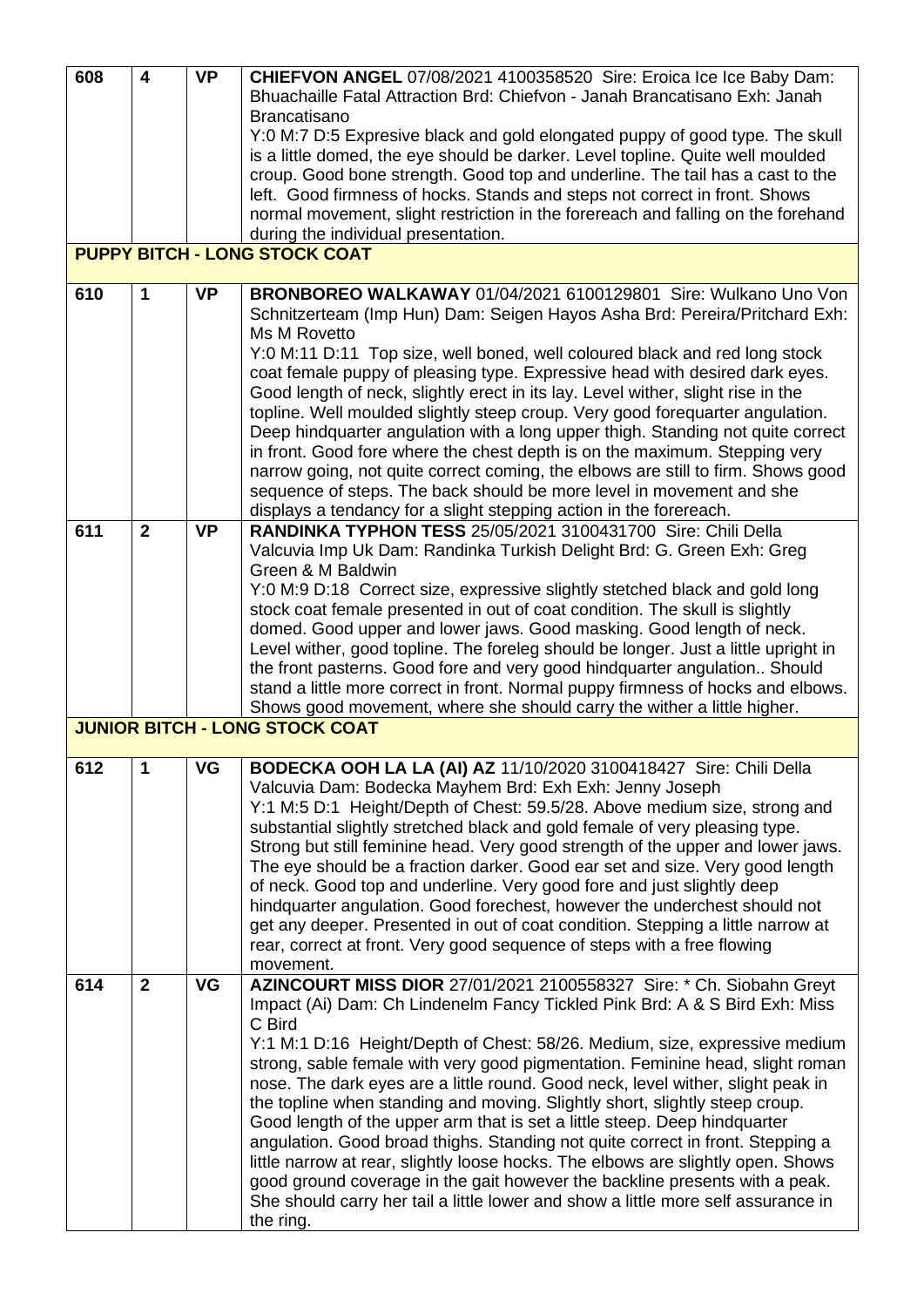|     | <b>INTERMEDIATE BITCH - LONG STOCK COAT</b> |            |                                                                                                                                                                                                                                                                                                                                                                                                                                                                                                                                                                                                                                                                                                                                                                                                                                                                                                                                                                                                               |  |  |
|-----|---------------------------------------------|------------|---------------------------------------------------------------------------------------------------------------------------------------------------------------------------------------------------------------------------------------------------------------------------------------------------------------------------------------------------------------------------------------------------------------------------------------------------------------------------------------------------------------------------------------------------------------------------------------------------------------------------------------------------------------------------------------------------------------------------------------------------------------------------------------------------------------------------------------------------------------------------------------------------------------------------------------------------------------------------------------------------------------|--|--|
| 615 | 1                                           | VG         | CH DAMONTE MADISON AVENUE 16/06/2019 5100112751 Sire: Bellamie<br>Vom Praester-Land Dam: Ch Khayem Odette Az Bscl1 Brd: Exh Exh: Vivien<br>Drummond<br>Y:2 M:8 D:27 Height/Depth of Chest: 59/27. Double P1 upper right. Well above<br>medium size, medium strong, well constructed, well proportioned black and<br>gold female of pleasing type. Good head where the eye should be a little<br>darker. The ears are a little wide set. Good length of neck. Very good top and<br>underline. Very good fore and deep hindquarter angulation. Good forechest.<br>The pasterns should be just a little firmer. Tail has a cast to the right. Stands<br>and steps not quite correct front and rear. In movement presents very good<br>drive, however she should be a little more free in the reach. Good firmness of<br>ligamentation.                                                                                                                                                                           |  |  |
| 620 | $\overline{2}$                              | <b>VG</b>  | JARVINIA RAZZLE DAZZLE AZ 18/03/2020 3100407079 Sire: Beautrae<br>Xfactor Dam: Stobar Yalina Brd: Jarvinia Kennels Exh: Narelle Cullen<br>Y:1 M:11 D:25 Height/Depth of Chest: 60/27.5. Large, medium strong, well<br>proportioned sable long stock coat female who presentes a good picture in<br>stance. Expressive feminine head, with rather large ears. Medium eye. Roman<br>nose. Good length of neck that is set slightly erect. Good topline. The upper<br>arm and shoulder blade are set slightly steep. Deep hindquarter angulation<br>with good broad thighs. Good forechest, slightly short underchest. The pasterns<br>are a little steep and should be a little longer. Good length of foreleg. Steps a<br>little narrow at rear, correct at front however the elbows should be more closed.<br>Tail has a cast to the left. The movement should be more balanced but shows<br>good ground coverage. Displayed a slight stepping action in the forereach<br>during the individual presentation. |  |  |
| 617 | $\mathbf{3}$                                | <b>VG</b>  | BHUACHAILLE FATAL ATTRACTION 30/08/2019 2100525991 Sire:<br>Sundaneka Huggy Bear Dam: Bhuachaille Xhibitionist Brd: Bhuachaille<br>Kennels Exh: Janah Brancatisano<br>Y:2 M:6 D:13 Height/Depth of Chest: 59.5/26.5. Well above medium size,<br>strong and substantial black and gold female of good type. Slight Roman nose.<br>The eye should be a fraction darker. The ears are just slightly wide set. The<br>neck should be a little longer. Level withers, straight back, short steep croup.<br>Good fore and slightly deep hindquarter angulation where there is an inbalance<br>in the upper and lower thigh. Good length of foreleg. Good fore and slightly<br>short underchest. Stands and steps not correct in front. Stepping very narrow<br>at rear. Long pasterns. The tail has a cast to the left. She displays good ground<br>coverage, however has atendancy to fall quite heavily on the forehand.<br><b>OPEN BITCH - LONG STOCK COAT</b>                                                   |  |  |
|     |                                             |            |                                                                                                                                                                                                                                                                                                                                                                                                                                                                                                                                                                                                                                                                                                                                                                                                                                                                                                                                                                                                               |  |  |
| 625 | 1                                           | <b>EXC</b> | *LORDAVO ROYAL SYMPHONY AZ 16/11/2017 3100366330 Sire: *Ch<br>Jayshell Glasgow AZ Dam: Ch Zandrac Duchess Satine Kryze Brd: Exh Exh:<br>David & Lorelle Organ<br>Y:4 M:3 D:27 Height/Depth of Chest: 59.5/28. Large, medium strong, dry and<br>firm, well constructed, well proportioned black and gold female of excellent<br>type. Expressive feminine head, with very good masking and eye colour. Well<br>set ears. Very good top and underline with lovely reach of neck. Very good fore<br>and slightly deep hindquarter angulation with broad powerful thighs. Steps<br>correct at rear, not quite correct at front. The elbows are slightly open. Displays<br>very good topline in movement with very good sequence of steps, a slight<br>tendancy to step a little in the fore reach which settled in the gaiting part of the<br>exercise. In all respects a very beautiful long stock coat female that is close to<br>the standard. Gunsure                                                         |  |  |
| 622 | $\overline{2}$                              | <b>EXC</b> | *CH MAADRICA ANYA AZ CCD RN TD ET 18/08/2017 3100362767 Sire:<br>Conbhairean Karlos Dam: Shaeferhund Nelke Brd: Ms H Walter & Mr J Schulz<br>Exh: Mrs D & Mr R Cameron<br>Y:4 M:6 D:25 Height/Depth of Chest: 59/28.5. Large, substantial expressive<br>well coloured, well pigmented bblack and red gold female of very pleasing type.                                                                                                                                                                                                                                                                                                                                                                                                                                                                                                                                                                                                                                                                       |  |  |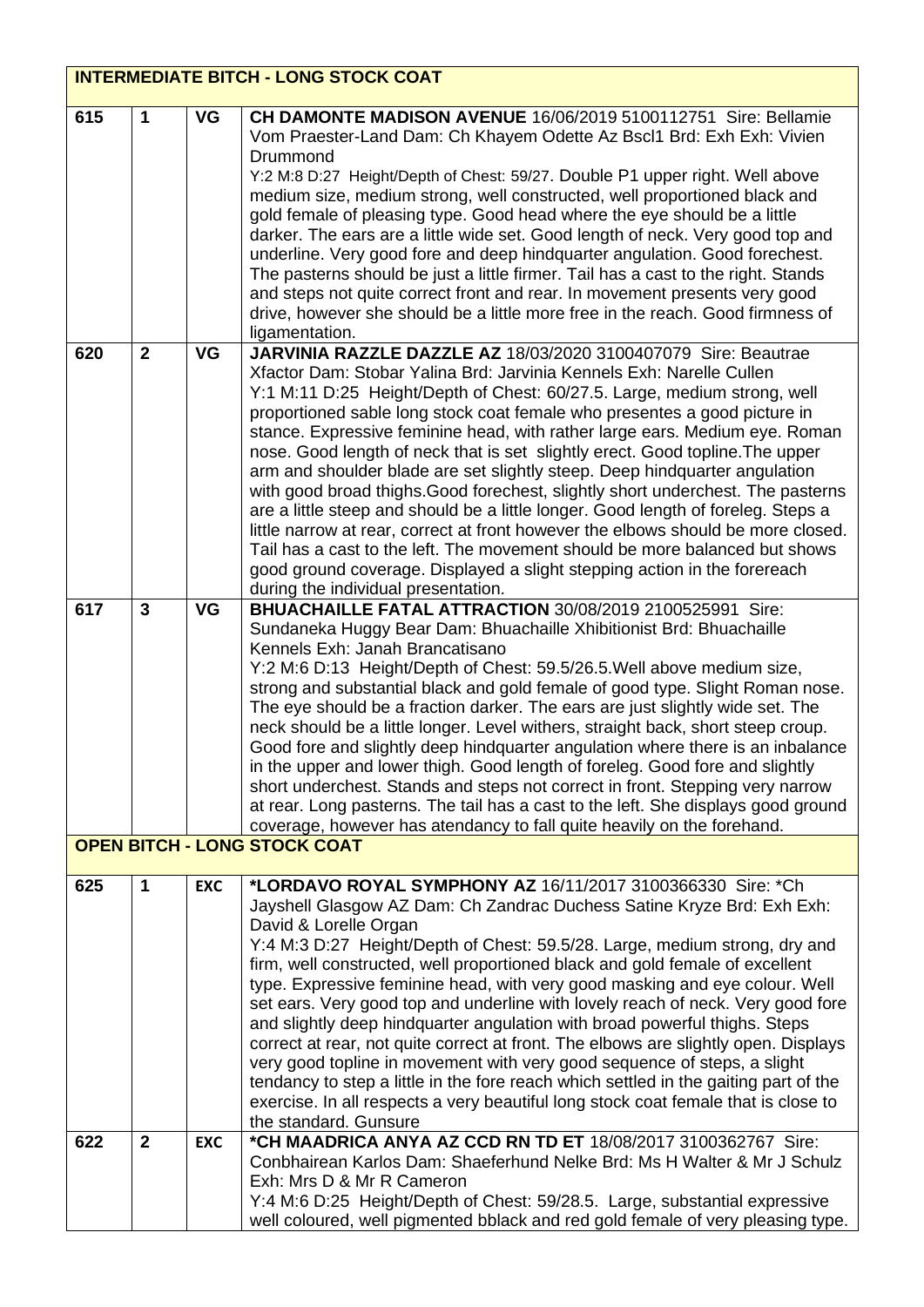|     |                |            | Shown in slightly heavy condition. Very good head with good strength of upper                              |
|-----|----------------|------------|------------------------------------------------------------------------------------------------------------|
|     |                |            | and lower jaws. Very good eye colour. Well set ears which are just a little large.                         |
|     |                |            | Very good length of neck, high withers, straight back, well moulded croup. Very                            |
|     |                |            | good fore and slightly deep hindquarter angulation with very good breadth of                               |
|     |                |            | thigh. Very good underline. Standing just not quite correct in front. Steps a little                       |
|     |                |            | narrow at rear where the hocks should be a little firmer. The elbows are a little                          |
|     |                |            | open. In movement shows a free roomy easy gait with a very good sequence                                   |
|     |                |            | of steps. Gunsure.                                                                                         |
| 626 | $\overline{3}$ | <b>EXC</b> | *DERHARV GOLD EDITION 02/11/2018 3100385483 Sire: *Karabach Night                                          |
|     |                |            | Force AZ Dam: *Derhary Generation Gold A Z Brd: Exh Exh: Mrs Hannah Kelly                                  |
|     |                |            | Y:3 M:4 D:10 Height/Depth of Chest: 57/26. P1s should be more prominant.                                   |
|     |                |            | Medium size, medium strong, feminine red sable female of good type. Very                                   |
|     |                |            | good head and expression with good ear set and good masking. The neck is                                   |
|     |                |            | set just a little erect. High withers, firm back, slightly short croup that is well                        |
|     |                |            | moulded. The upper arm is of good length but set a little steep. Slightly deep                             |
|     |                |            | hindquarter angulation. Well muscled thighs. Pronounced fore and very good                                 |
|     |                |            | underchest. Standing not quite correct in front. The pasterns should be firmer.                            |
|     |                |            | Stepping very narrow at rear slightly cow hocked. Stands and steps not correct                             |
|     |                |            | in front. Elbows are slightly open. Displays very strong drive and good reach                              |
|     |                |            | with a good sequence of steps just falling a little on the forehand. Gunsure                               |
| 627 | 4              | <b>EXC</b> | *KARABACH QUITE A SKYWALKER AZ 16/04/2019 2100519017 Sire: Uk                                              |
|     |                |            | Ch Conbhairean Freddie (Imp Uk) Dam: Sadria Tillys Pepper Brd: J Carter                                    |
|     |                |            | Exh: Ms M Rovetto                                                                                          |
|     |                |            | Y:2 M:10 D:27 Height/Depth of Chest: 61/28. Very large, medium strong, well                                |
|     |                |            | proportioned black and gold long stock coat female whose black saddle                                      |
|     |                |            | markings should be much more pronounced. Very good head and expression.                                    |
|     |                |            | Slight Roman nose. Good masking. Good eye colour. Very good length of neck                                 |
|     |                |            | that is set slightly erect. High withers, firm straight back, well moulded croup                           |
|     |                |            | that is just a little steep. Long upper arm that is set slightly steep. Deep                               |
|     |                |            | hindquarter angulation. Standing not quite correct in front. Pronounced fore                               |
|     |                |            | and slightly short underchest. The rib cage is a little flat. Stepping narrow at                           |
|     |                |            | rear, slightly cow hocked. Stepping not quite correct in front where the elbows                            |
|     |                |            | should be more closed. There is a slight imbalance in the movement that                                    |
|     |                |            | shows very good ground coverage with a good sequence of steps, however                                     |
|     |                |            | presents with a tendancy to slightly high step in the reach to take up the power                           |
|     | 5              |            | from the rear. Gunsure                                                                                     |
| 629 |                | <b>EXC</b> | *ALLINKA VILLO AZ 31/10/2019 3100399588 Sire: Uk Ch Conbhairean                                            |
|     |                |            | Freddie (Imp Uk) Dam: Ica Von Der Zenteiche Brd: Mr A& Mrs F Henderson<br>Exh: Anne M Lee & Livio Frescura |
|     |                |            | Y:2 M:4 D:12 Height/Depth of Chest: 59/27.5. Large, medium strong, feminine                                |
|     |                |            | long stock coat bitch of good type and proportions. Good head, slight Roman                                |
|     |                |            | nose, the eye should be darker. Good ear set. The neck should be a fraction                                |
|     |                |            | longer. Level wither. Straight back presenting with a downward bend in the                                 |
|     |                |            | lumbar spine. The croup is steep. Stands not correct in front, stepping correct                            |
|     |                |            | in rear with good hock joints, the elbows should be more closed. Displays                                  |
|     |                |            | powerful drive with a slight restriction in the reach with good back                                       |
|     |                |            | ligamentation. Gunsure                                                                                     |
| 623 | 6              | <b>EXC</b> | *WILDHERTZ LETS DREAM BIG AZ 28/10/2017 1500102724 Sire: Ch Eroica                                         |
|     |                |            | Erotic Erik Az Dam: Ch Arkahla You Lookin At Me Az Brd: C Beckett Exh: J & L                               |
|     |                |            | <b>Phillis</b>                                                                                             |
|     |                |            | Y:4 M:4 D:15 Height/Depth of Chest: 60/29. Large, medium strong black and                                  |
|     |                |            | gold slightly stretched female of good type. The saddle should be more                                     |
|     |                |            | defined. Good head, the ears should be firmer. The right ear is slightly loose                             |
|     |                |            | and turned in. Good neck, level wither, well moulded slightly steep croup.                                 |
|     |                |            | Pronounced fore and underchest. Very good forequarter angulation. Slightly                                 |
|     |                |            | deep hindquarter angulation. Should stand more correct in front. Stepping a                                |
|     |                |            | little wide at rear, the elbows are open. In movement displays very good drive                             |
|     |                |            | and good reach and maintains a good topline. Gunsure                                                       |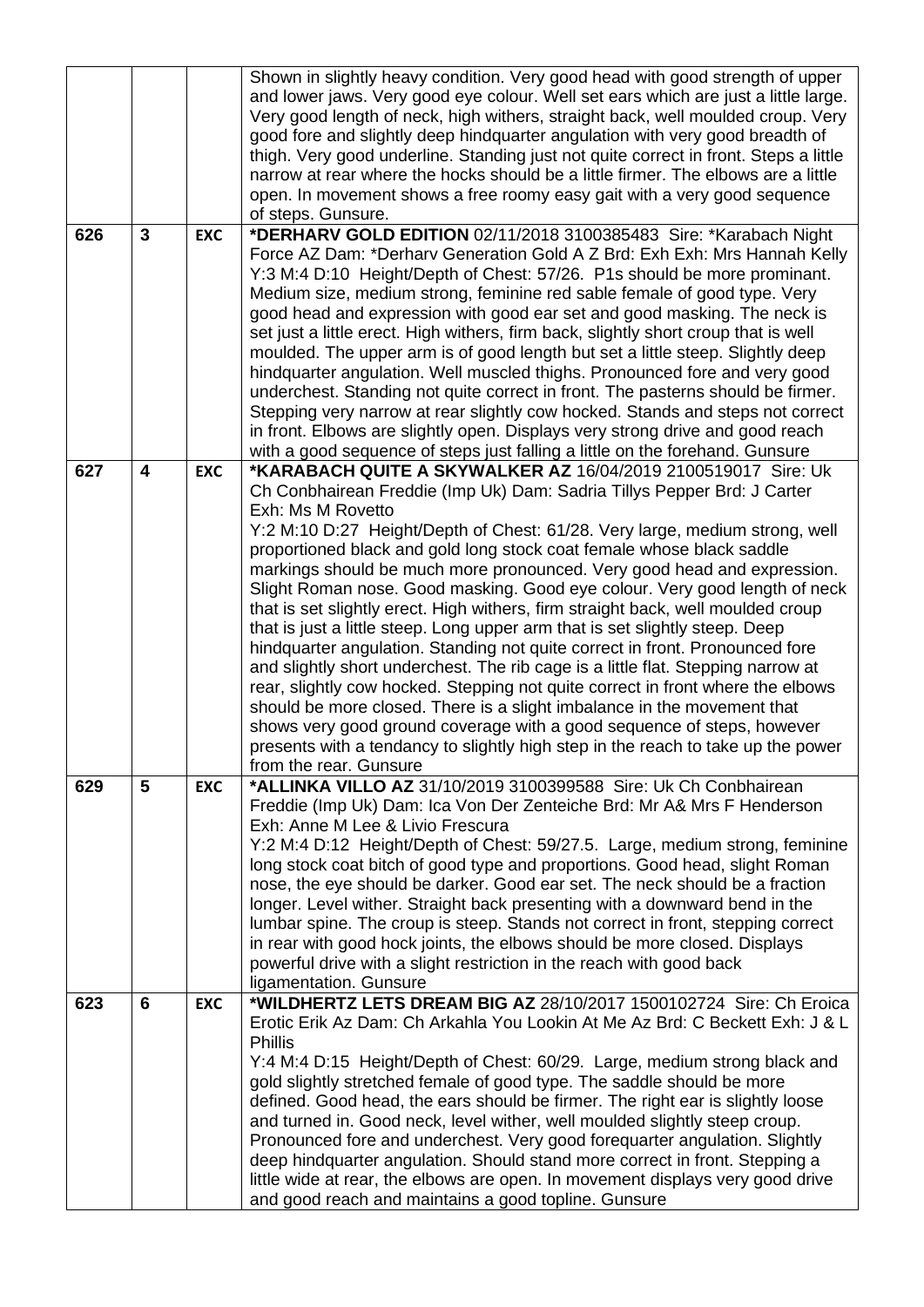| Long Stock Coat CHALLENGE BITCH                | 625    |
|------------------------------------------------|--------|
| <b>Long Stock Coat RESERVE CHALLENGE BITCH</b> | $-622$ |

|     |                         |           | <b>BABY PUPPY BITCH - STOCK COAT</b>                                                                                                                                                                                                                                                                                                                                                                                                                                                                                                                                             |
|-----|-------------------------|-----------|----------------------------------------------------------------------------------------------------------------------------------------------------------------------------------------------------------------------------------------------------------------------------------------------------------------------------------------------------------------------------------------------------------------------------------------------------------------------------------------------------------------------------------------------------------------------------------|
| 630 | $\mathbf 1$             | <b>VP</b> | LOZANI ORIA 16/09/2021 2100571905 Sire: Wulkano-Uno Von<br>Schnitzerteam Dam: Zandrac Wisdom (lid) Brd: Kennel Lozani Exh: Mr Z<br>Petreski<br>Y:0 M:5 D:27                                                                                                                                                                                                                                                                                                                                                                                                                      |
| 632 | $\overline{2}$          | <b>VP</b> | ALLINKA WILMA 29/09/2021 3100438153 Sire: Chili Della Valcuvia Dam: Ica<br>Von Der Zenteiche Td Brd: A.F Henderson Exh: R.M. Lowery<br>Y:0 M:5 D:14                                                                                                                                                                                                                                                                                                                                                                                                                              |
| 633 | $\overline{3}$          | <b>VP</b> | <b>SCHAEFERHUND PHANTA 06/10/2021 3100438933 Sire: Laiko Vom</b><br>Hühnegrab Dam: Schaeferhund Ica Brd: Exh Exh: Ilona Bohdal<br>Y:0 M:5 D:6                                                                                                                                                                                                                                                                                                                                                                                                                                    |
| 631 | $\overline{\mathbf{4}}$ | <b>VP</b> | ALLINKA WANDA 29/09/2021 3100438155 Sire: Chili Della Valcuvia (Imp<br>Uk) Dam: Ica Von Der Zenteiche Td (Imp Deu) Brd: Mr A & Mrs F Henderson<br>Exh: Mr R & Mrs C Batchelor<br>Y:0 M:5 D:14                                                                                                                                                                                                                                                                                                                                                                                    |
| 634 | 5                       | <b>VP</b> | WILLMAURS HARLOW HIPPIE 17/11/2021 3100440093 Sire: Willmaurs<br>Romford Reggie Dam: Willmaurs Elly Mae Brd: Exh Exh: Mr W & Mrs M<br>Goodwin<br>Y:0 M:3 D:26                                                                                                                                                                                                                                                                                                                                                                                                                    |
|     |                         |           | <b>MINOR PUPPY BITCH - STOCK COAT</b>                                                                                                                                                                                                                                                                                                                                                                                                                                                                                                                                            |
| 636 | $\mathbf{1}$            | <b>VP</b> | ROXAMBURG COMING TO GET YOU 19/06/2021 7100049301 Sire:<br>*Wulkano-Uno Von Scnitzerteam Dam: *Ch Roxamburg Rebel For Kicks Az<br>Brd: Roxamburg Kennels Exh: Glenn & Kristy Hall<br>Y:0 M:8 D:24 Medium strong, well proportioned expressive black and gold<br>female puppy of very good type. Good top and underline. Very good<br>angulations. Presented in out of coat condition. Stepping a little narrow at rear,<br>correct in front with good firmness of hock and elbow joints. Shows good<br>balance on the move and a good sequence of steps for her age.             |
| 637 | $\mathbf{2}$            | <b>VP</b> | SCHAEFERHUND OLINDA 10/08/2021 3100435749 Sire: Ulle Von Tronje<br>Dam: Schaeferhund Caddie Brd: Exh Exh: Ilona Bohdal<br>Y:0 M:7 D:2 Medium strong, well coloured and pigmented slightly stretched<br>puppy of good type. Feminine head, ears yet to firm, neck is set slightly erect.<br>High withers, straight back, quite well moulded croup. Good fore and slightly<br>deep hindquarter. Good length of foreleg. Stepping a little narrow at rear, toes<br>in slightly in front. The hocks should be much firmer. Shows a good sequence<br>of steps with a good backline.   |
| 638 | $\mathbf{3}$            | <b>VP</b> | ROXAMBURG EVITA 17/08/2021 7100049816 Sire: Roxamburg One For The<br>Road AZ Dam: Jarrahaus Take A Gmble Az Brd: Roxamburg Kennels Exh: G<br>& K Hall<br>Y:0 M:6 D:26 Well proportioned, medium strong, medium boned female puppy<br>of good type. Good head, the ears should be much firmer. Good neck, level<br>topline, quite well moulded slightly steep croup. Good fore and slightly deep<br>hindquarter angulation. Good length of foreleg. Steps correct front and rear.<br>Shows good ground coverage with a good topline.                                              |
| 640 | $\overline{\mathbf{4}}$ | <b>VP</b> | BLAKNGOLD Z Z ZINGER 25/08/2021 3100436186 Sire: Lashadas Z Z Top<br>Dam: Blakngold Get Rich Quick Brd: Exh Exh: Vanessa Stocks<br>Y:0 M:6 D:18 Medium strong, well proportioned puppy bitch of pleasing type.<br>Good head with good strength of the upper and lower jaw. The eye should be<br>darker. Good top and underline. Good fore and very good hindquarter<br>angulation. Good length of foreleg. Stepping narrow at rear, hock joints should<br>be firmer. Stepping correct in front, elbows are a little open. Shows a good<br>sequence of steps with a good topline. |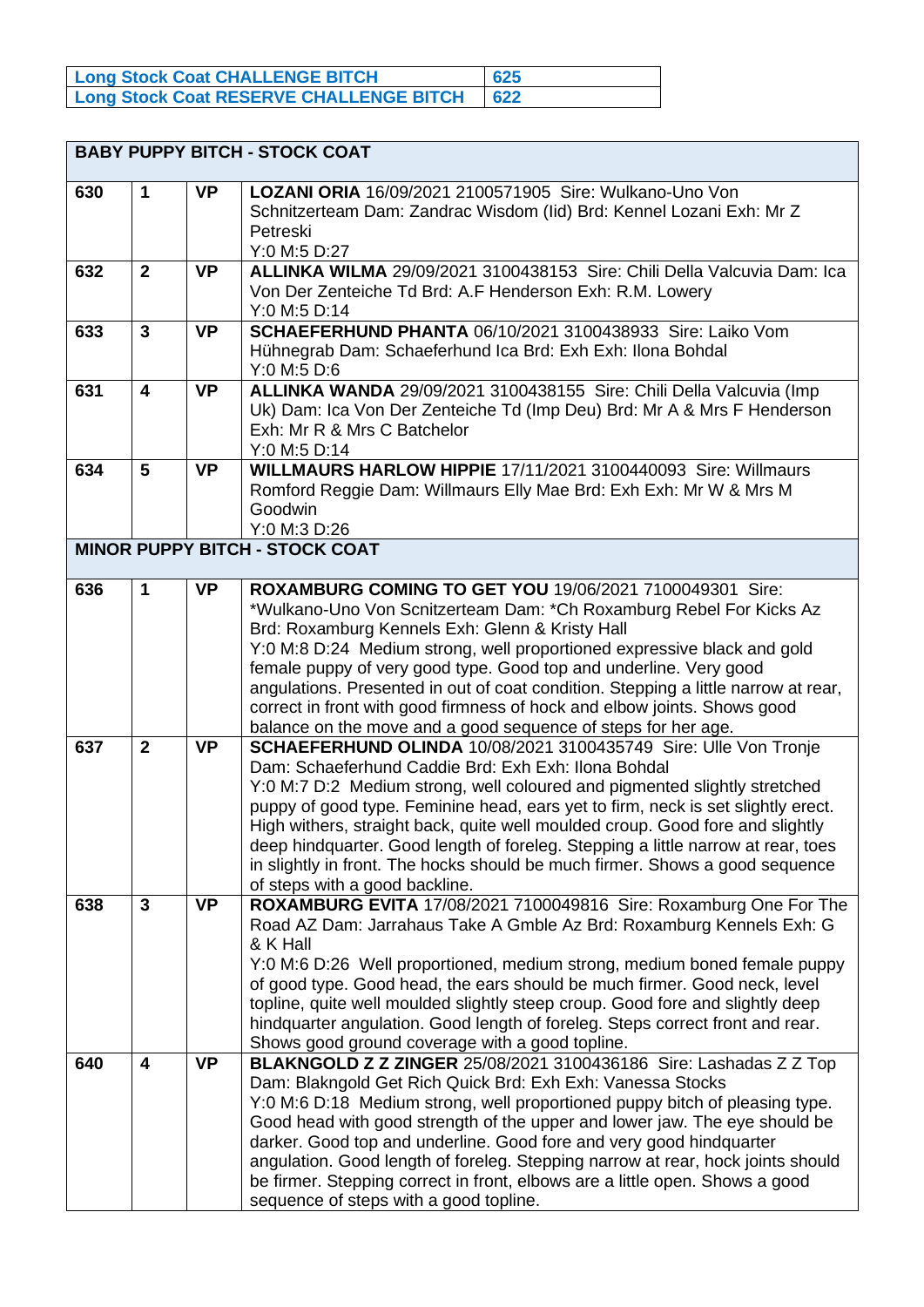| 635 | <b>WD</b> | $\sim$ | BLUEMAX SIA (AI) 17/06/2021 4100358381 Sire: Chili Della Valcuvia (Imp |
|-----|-----------|--------|------------------------------------------------------------------------|
|     |           |        | Uk) Dam: Bluemax Salted Pretzel Brd: Exh Exh: Ms A F Brinkworth        |
|     |           |        | Y:0 M:8 D:26 Withdrawn with judge's permission.                        |
|     |           |        |                                                                        |

|     | <b>PUPPY BITCH - STOCK COAT</b> |           |                                                                                                                                                                                                                                                                                                                                                                                                                                                                                                                                                                                                                                                                                                                                                                                           |  |
|-----|---------------------------------|-----------|-------------------------------------------------------------------------------------------------------------------------------------------------------------------------------------------------------------------------------------------------------------------------------------------------------------------------------------------------------------------------------------------------------------------------------------------------------------------------------------------------------------------------------------------------------------------------------------------------------------------------------------------------------------------------------------------------------------------------------------------------------------------------------------------|--|
| 644 | 1                               | <b>VP</b> | CINDERHOF SANSAA 12/05/2021 2100565513 Sire: Chili Della Valcuvia<br>(Imp UK) Dam: Stobar Gambaa Brd: Miss J Cathie Exh: Mr J.G & Mrs J.A<br>Strachan<br>Y:0 M:10 D:0 Expressive, well pigmented and well coloured bblack and gold<br>feminine puppy of very pleasing type. Very good head with desired and eye<br>colour and masking. Rather large ears. Very good length of neck. Very good<br>top and underline. Good fore and just slightly deep hindquarter angulation.<br>Presents a very good picture in stance. Very good length of foreleg. Steps a<br>little narrow at rear, correct in front with good hock and elbow firmness. In<br>movement has very good ground coverage and displays a very good outlook.<br>Dry and firm.                                                |  |
| 642 | $\overline{2}$                  | <b>VP</b> | <b>BRONBOREO UNA 01/04/2021 6100129799 Sire: Wulkano-Uno Von</b><br>Schnitzerteam Dam: Seigen Hayos Asha Brd: Kennel Lozani Exh: Mr Z<br>Petreski<br>Y:0 M:11 D:11 Medium size, well proportioned black and gold puppy of<br>pleasing type. Good head and expression. Good ears, eyes should be a little<br>darker. Good strength of the upper and lower jaws. Strong neck, level withers,<br>firm back, slightly short slightly steep croup. Tail is set just a little high.<br>Balanced angulations of the fore and hindquarter. Good fore and very good<br>underchest. The foreleg length could be a little longer. Pasterns are a little<br>steep. Steps correct front and rear. The hock joints are yet to firm. In<br>movement shows good drive and reach and holds a good topline. |  |
| 643 | 3                               | <b>VP</b> | BRONBOREO FANNY BOO 24/04/2021 6100129841 Sire: Wulkano-Uno Von<br>Schnitzerteam (Imphun) Dam: Bronboreo Vejaja Brd: Mr B Pereira And Mr R<br>Pritchard Exh: Mrs Tracey Hill<br>Y:0 M:10 D:19 Large female puppy who presents a good picture in stance.<br>Well coloured and well pigmented. Good head and expression with good mask.<br>Good eye colour. Strong neck, very good topline, pronounced fore and<br>underchest. Good length of foreleg. Balanced angulations. Steps correct front<br>and rear. Shows very good drive and reach with a good topline. She shouldn't<br>get any deeper.                                                                                                                                                                                         |  |
| 646 | 4                               | <b>VP</b> | RANDINKA CYCLONE SALLY 25/05/2021 3100431705 Sire: Chili Della<br>Valcuvia (Imp UK) Dam: Randinka Turkish Delight Brd: G. Green Exh: Greg<br>Green & M Baldwin<br>Y:0 M:9 D:18 Well boned, well proportioned black and gold female of pleasing<br>type. Very good head and expression. The ears should be firmer and are rather<br>large. Very good topline. Good fore and very good hindquarter angulation with<br>good fore and underchest and good length of foreleg. Shown in out of coat<br>condition. Steps correct front and rear where the hock joints are yet to firm. In<br>movement displays a very good sequence of steps with a good topline. She<br>should carry her head a little higher at the walk and movement phases.                                                  |  |
| 647 | 5                               | <b>VP</b> | INIFF CHICAGO FOLLY 04/06/2021 3100432755 Sire: Iniff Icebreaker Dam:<br>Iniff Baton Rouge Brd: Exh Exh: Jenny Orchard<br>Y:0 M:9 D:8 :Double P1 Lower Right. Medium size, slightly stretched black<br>and gold female of good type. Good head where the neck should be a little<br>longer. Level withers, Good back, slightly steep croup, good fore and<br>hindquarter angulation. Good fore and pronounced underchest. The tail has a<br>slight cast to the left. Steps correct front and rear where the elbow joints should<br>be firmer. In movement she needs to show a bit more energy. Has good<br>ground coverage but tended to fall on the forehand                                                                                                                             |  |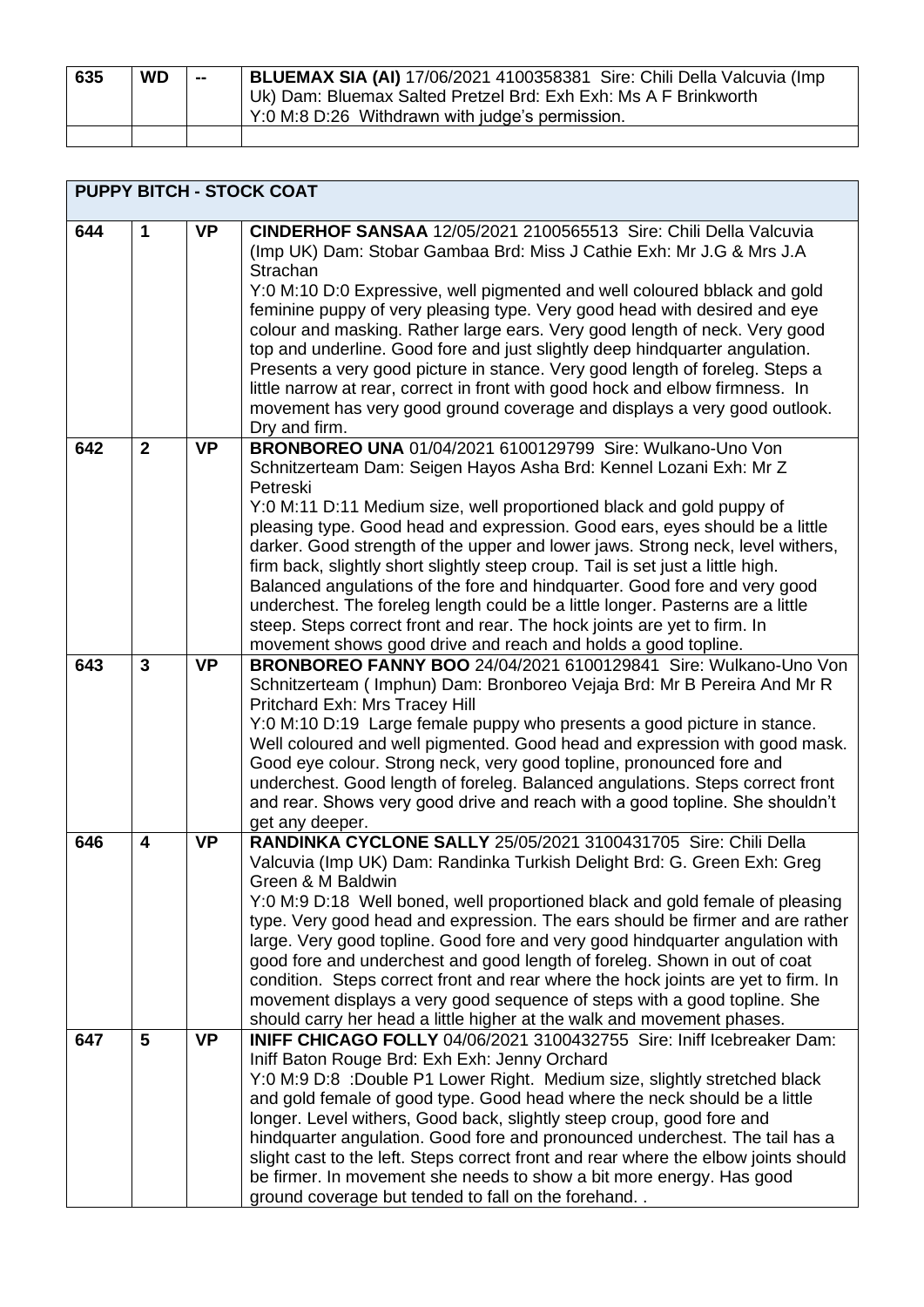| 641 | 6              | <b>VP</b> | UHLMSDORF RIZZOLI 19/03/2021 9100012555 Sire: Djangovom Team                       |
|-----|----------------|-----------|------------------------------------------------------------------------------------|
|     |                |           | Panoniansee Dam: Uhlmsdorf Coco Chanel Brd: V Fairbairn & W Meffert Exh:           |
|     |                |           | W Meffert & V Fairbairn                                                            |
|     |                |           | Y:0 M:11 D:24 Substantial black and gold female who presents a nice picture        |
|     |                |           | in stance. Very good head with desired masking. Good strength of upper and         |
|     |                |           | lower jaws. Medium eye colour. Neck should be a little longer. Slight nick         |
|     |                |           | behind, long level wither. Straight back. Well moulded slightly steep croup.       |
|     |                |           | Good fore and hindquarter angulation. Pronounced forechest. Good foreleg.          |
|     |                |           | Stepping correct at rear, toes in at front. Shows good reach and drive, falling    |
|     |                |           | slightly on the forehand. Should carry the tail a little more correct ly.          |
| 645 | $\overline{7}$ | <b>VP</b> | RANDINKA THUNDA STORM 25/05/2021 3100431703 Sire: Chili Della                      |
|     |                |           | Valcuvia (Imp UK) Dam: Randinka Turkish Delight Brd: Mr G B Green Exh: M F         |
|     |                |           | & J C Burgess                                                                      |
|     |                |           | Y:0 M:9 D:18 Well coloured, well pigmented medium strong puppy of good             |
|     |                |           | type. Should present herself with a little more confidence. Good head and          |
|     |                |           | expression. Good ears. The neck should be a little longer. Slight peak in the      |
|     |                |           | topline. Well moulded slightly steep croup. Good fore and slightly deep            |
|     |                |           | hindquarter angulation. Good fore and underchest. Good length of foreleg.          |
|     |                |           | Pasterns are a little steep. Stepping narrow and cow hocked at rear, correct at    |
|     |                |           | front. When she settles has a very good sequence of steps maintaining a good       |
|     |                |           | topline. Needs much more ring training.                                            |
| 648 | 8              | P         | ROXAMBURG ROSETTE 08/06/2021 7100049290 Sire: Sup Ch Allendell                     |
|     |                |           | Quick Silver Rn Az Bsc Dam: Ch Roxamburg Harleys Rose Brd: Exh Exh: K &            |
|     |                |           | <b>G</b> Hall                                                                      |
|     |                |           | Y:0 M:9 D:4 Missing P1 lower left, P2 upper right should be more developed.        |
|     |                |           | Rather large, well boned, black and light gold female of just good type. Has a     |
|     |                |           | slight furrow above the eyes which spoils the expression. The eyes should be       |
|     |                |           | darker and lips should be tighter. Rather large ears. The neck is set erect into a |
|     |                |           | level wither, straight back, short steep croup. Short steep upperarm. Good         |
|     |                |           | hindquarter angulation where the lower thigh is too long. Good length of           |
|     |                |           | foreleg. Shown very out of coat. Steps correct front and rear with good            |
|     |                |           | firmness of the hock joints. Carries the tail a little unnaturally. Good sequence  |
|     |                |           | of steps, however the movement lacks balance.                                      |
|     |                |           | <b>JUNIOR BITCH - STOCK COAT</b>                                                   |
| 649 | 1              | VG        | FREINHAUF NIGELLA AZ 25/09/2020 6100125436 Sire: Chili Della Valcuvia              |
|     |                |           | (Imp UK) Dam: Freinhauf Elle Mcpherson Brd: Kr, Rt & Ca Knuckey Freinhauf          |
|     |                |           | Kennels Exh: Mrs Tracey Hill And Mr Kr & Mrs Rt Knuckey                            |
|     |                |           | Y:1 M:5 D:18 Height/Depth of Chest: 60/28. Large, strong and substantial well      |
|     |                |           | proportioned, well coloured and pigmented female of very pleasing type. Firm       |
|     |                |           | and dry. Presents a very good picture in stance. Expressive feminine head with     |
|     |                |           | good masking. The eye could be a fraction darker. Very good strength of the        |
|     |                |           | upper and lower jaws. Very good ear carriage. Strong powerful neck. Very           |
|     |                |           | good top and underline. Very good fore and hindquarter angulation with broad       |
|     |                |           | powerful thighs. Stands correct in front. Very good length of foreleg. Stepping    |
|     |                |           | correct both front and rear with good firmness of hock and elbow joints. In        |
|     |                |           | movement displays free flowing ground cover maintaining a firm wither line.        |
|     |                |           | Finished the class with very good energy and presentation.                         |
| 650 | $\mathbf{2}$   | <b>VG</b> | BODECKA OUT OF CONTROL AZ 11/10/2020 3100418426 Sire: Chili Della                  |
|     |                |           | Valcuvia (Imp UK) Dam: *Bodecka Mayhem Az Brd: Jenny Joseph Exh: Aaron             |
|     |                |           | Robinson / Jenny Joseph                                                            |
|     |                |           | Y:1 M:5 D:1 Height/Depth of Chest: 61/29. Very large, strong and substantial       |
|     |                |           | well boned feminine bitch of very good type and proportions. Presents a very       |
|     |                |           | good picture in stance. Strong but feminine head, with good dark masking and       |
|     |                |           | desired dark eye. Very good top and underline. Very good fore and deep             |
|     |                |           | hindquarter angulation. Broad powerful thighs. Very good fore and underchest.      |
|     |                |           | Very good length of foreleg. Presented in very good condition. Stepping narrow     |
|     |                |           | at rear, the hocks should be much firmer. Stepping a little wide in front, the     |
|     |                |           | elbows should be more closed. Displays very good, powerful ground covering         |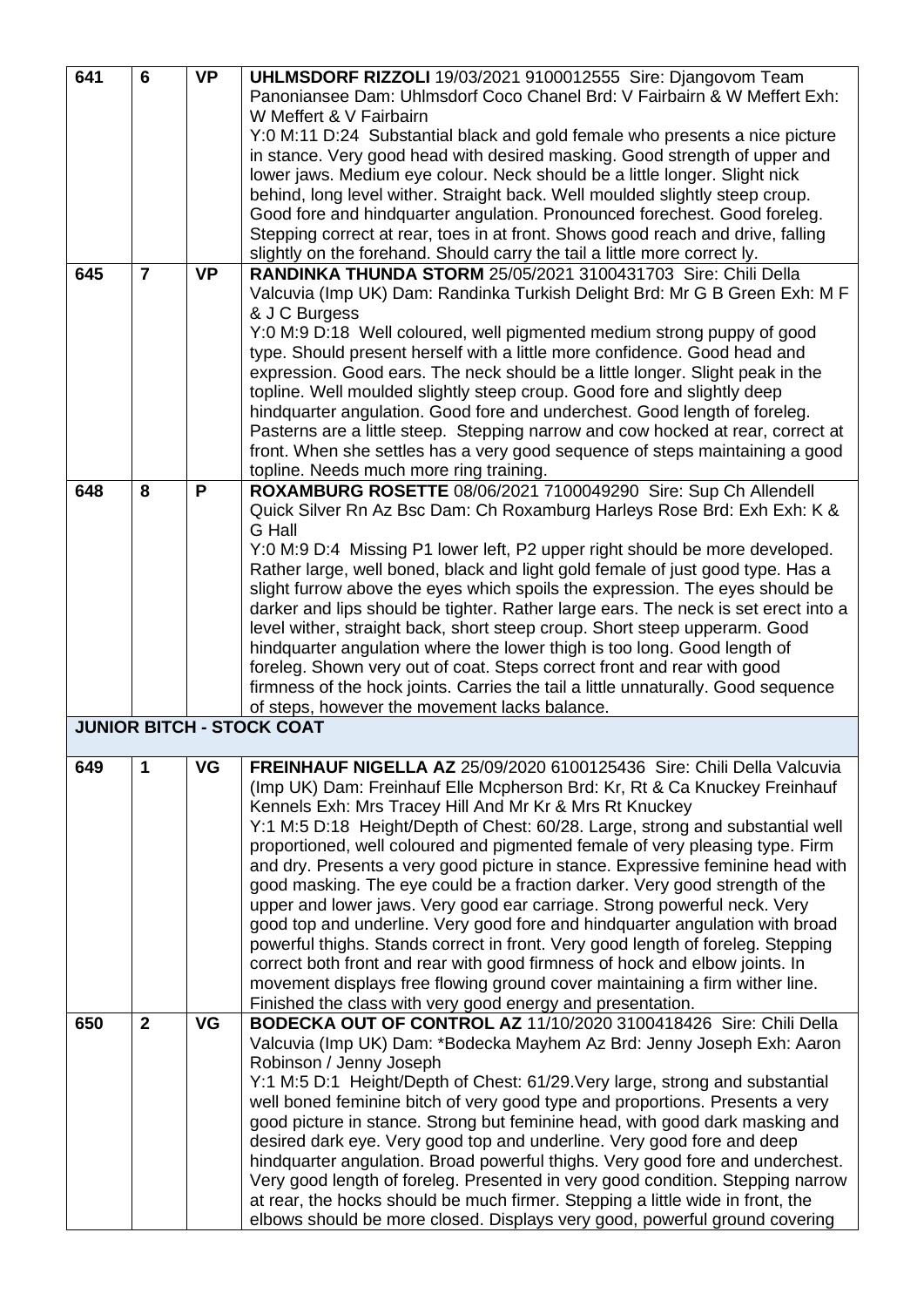| <b>INTERMEDIATE BITCH - STOCK COAT</b> |                         |           |                                                                                                                                                                                                                                                                                                                                                                                                                                                                                                                                                                                                                                                                                                                                                                                              |  |  |
|----------------------------------------|-------------------------|-----------|----------------------------------------------------------------------------------------------------------------------------------------------------------------------------------------------------------------------------------------------------------------------------------------------------------------------------------------------------------------------------------------------------------------------------------------------------------------------------------------------------------------------------------------------------------------------------------------------------------------------------------------------------------------------------------------------------------------------------------------------------------------------------------------------|--|--|
|                                        |                         |           | ground covering movement. The drive could be a little more effective. Shows<br>good firmness overall.                                                                                                                                                                                                                                                                                                                                                                                                                                                                                                                                                                                                                                                                                        |  |  |
|                                        |                         |           | Well moulded slightly short croup. Good fore and slightly deep hindquarter<br>angulation. Good fore and good lower chest. Good length of foreleg.steps a<br>little narrow at rear, correct at front. The elbows are a little open. Shows good                                                                                                                                                                                                                                                                                                                                                                                                                                                                                                                                                |  |  |
| 655                                    | $\overline{7}$          | <b>VG</b> | BODECKA QUIZ (AI) AZ 29/01/2021 3100423771 Sire: Ch. Bodecka<br>Grandslam Dam: Bodecka Mystique Brd: Exh Exh: Jenny Joseph<br>Y:1 M:1 D:14 Height/Depth of Chest: 60/28. Large, medium strong, just<br>slightly stretched female of good type. Good head, medium eye colour. Rather<br>large ears. The neck is set slightly erect. Level wither, slight rise in the topline.                                                                                                                                                                                                                                                                                                                                                                                                                 |  |  |
| 656                                    | 6                       | <b>VG</b> | LEGIONAIRE ZARA 13/02/2021 3100424454 Sire: Conbhairean Freddie<br>Dam: *Cinderhof Ninaa Az Brd: Exh Exh: Legionaire Kennels<br>Y:1 M:0 D:30 Height/Depth of Chest: 61/28. Very large, medium strong well<br>coloured female of good type. Good head and masking however the eye<br>should be darker. Good ear set. Ideally the neck should be longer. Level<br>wither, firm back, short steep croup. Good fore and very good hindquarter<br>angulation. Good fore and short underchest. Good length of foreleg. Dry and<br>firm. Correct length of tail. Steps correct front and rear with good hock and<br>elbow firmness. Shows good drive with just a slight restriction in the reach with<br>good overall firmness. After prolonged gaiting tended to fall a little on the<br>forehand. |  |  |
|                                        |                         |           | good energy maintaining a good topline. After prolonged gaiting tended to fall a<br>little on the forehand.                                                                                                                                                                                                                                                                                                                                                                                                                                                                                                                                                                                                                                                                                  |  |  |
| 653                                    | 5                       | <b>VG</b> | <b>WILLMAURS GIDJET GIRL 30/12/2020 3100422193 Sire: Willmaurs</b><br>Romford Reggie Dam: Stobar Carlotte Brd: Exh Exh: Mr W & Mrs M Goodwin<br>Y:1 M:2 D:13 Height/Depth of Chest: 57/28.5. Medium size, medium strong<br>well coloured black and gold female of good type. Expressive feminine head<br>with dark masking, dark eyes, slight Roman nose. Very good neck and topline.<br>Very good fore and deep hindquarter angulation. Very good fore and maximum<br>chest depth proportions. The pasterns ideally should be a bit firmer. Stands<br>correct in front. Stepping a little narrow at rear, correct at front with good<br>connections of the hocks and elbows. In movement displays a good stride with                                                                        |  |  |
|                                        |                         |           | upper arm should be a little longer. Very good hindquarter angulation. Good<br>length of foreleg. She should show a little more confidence. Rather long tail.<br>Steps narrow front and rear. In movement shows a good sequence of steps<br>with good ground coverage maintaining a good witherline.                                                                                                                                                                                                                                                                                                                                                                                                                                                                                         |  |  |
|                                        |                         |           | Y:1 M:1 D:20 Height/Depth of Chest: 59/27.5. Well above medium size, lightly<br>framed, slightly elongated female of good type. Good head and expression.<br>Slightly erect neck. The eye should be just a little darker. Rather large ears.<br>Good length of neck, level wither, slight curve in the back, slightly short slightly<br>steep croup. Shown in out of coat condition. Good fore and underchest. The                                                                                                                                                                                                                                                                                                                                                                           |  |  |
| 654                                    | $\overline{\mathbf{4}}$ | <b>VG</b> | BRONACRE SCORCHED CHILIPOP 23/01/2021 3100425405 Sire: Chili<br>Della Valcuvia (Imp Uk) Dam: Bronacre Salted Popcorn E.T. Brd: Exh Exh:<br><b>Bronacre Kennels</b>                                                                                                                                                                                                                                                                                                                                                                                                                                                                                                                                                                                                                           |  |  |
|                                        |                         |           | good fore and hindquarter angulation with broad powerful thighs. Good length<br>of foreleg. Good fore and underchest. Stepping a little narrow at rear, not quite<br>correct at front. Displays a very good outline in movement with powerful drive<br>and very good reach.                                                                                                                                                                                                                                                                                                                                                                                                                                                                                                                  |  |  |
|                                        |                         |           | Y:1 M:0 D:5 Height/Depth of Chest: 59/28. Well above medium size, medium<br>strong well pigmented sable female of pleasing type. Presents a very good<br>picture in stance. Expressive feminine head with good masking and dark eyes.<br>Rather large ears. Strong powerful neck. Very good top and underline. Very                                                                                                                                                                                                                                                                                                                                                                                                                                                                          |  |  |
|                                        |                         |           | Von Schnitzerteam (Imp Hun) Dam: Bronboreo Ginger Nina Brd: Mr B J<br>Pereira & Mr R Pritchard Exh: Shebelle Kennels                                                                                                                                                                                                                                                                                                                                                                                                                                                                                                                                                                                                                                                                         |  |  |
| 657                                    | $\mathbf{3}$            | <b>VG</b> | movement, maintaining a very good topline with very good energy and<br>expression.<br>BRONBOREO GINGER MEG 07/03/2021 6100129797 Sire: Wulkano-Uno                                                                                                                                                                                                                                                                                                                                                                                                                                                                                                                                                                                                                                           |  |  |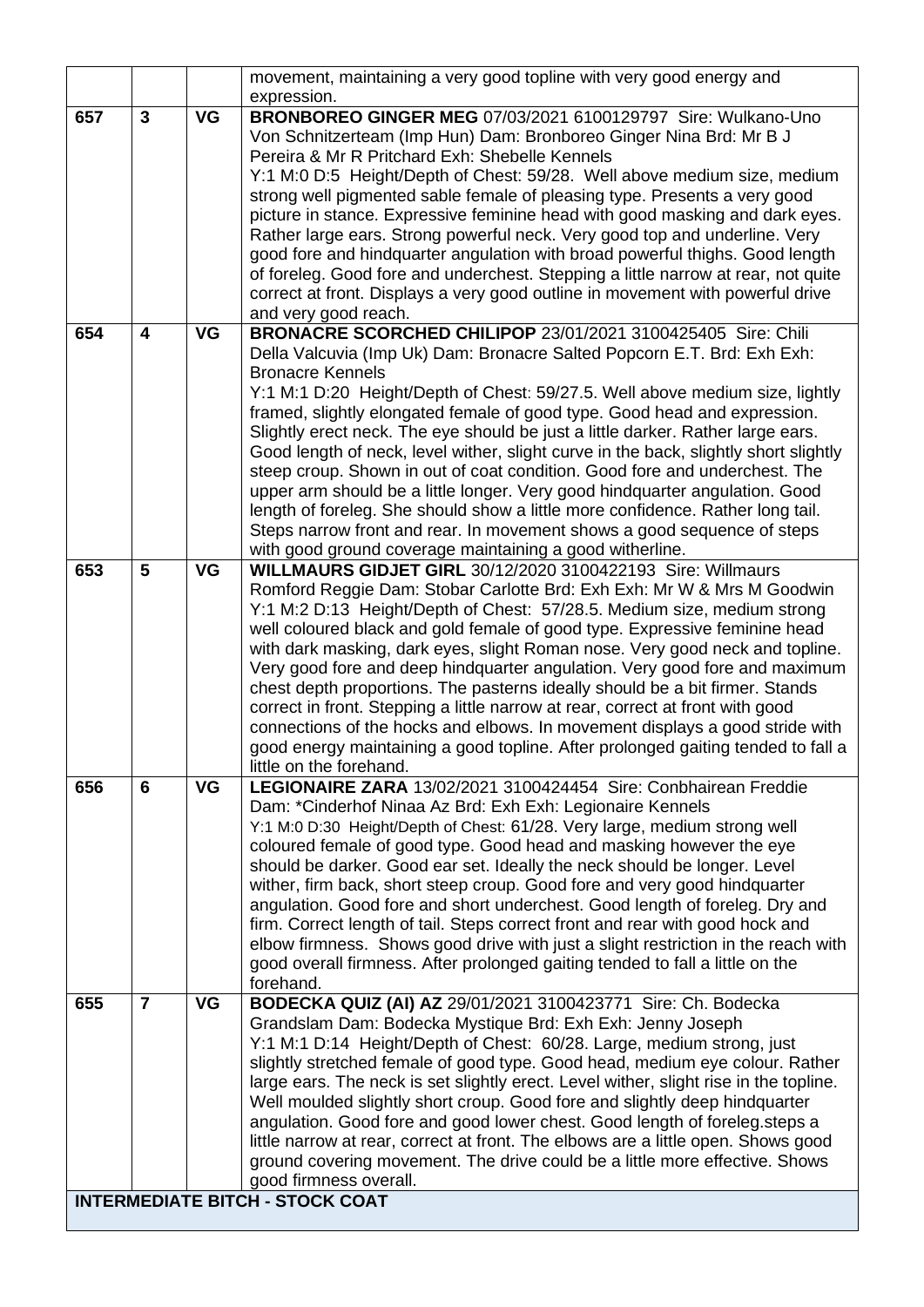| 659 | 1                       | <b>VG</b> | ALLINKA VIVALDI AZ 31/10/2019 3100399586 Sire: *Conbhairean Freddie                    |
|-----|-------------------------|-----------|----------------------------------------------------------------------------------------|
|     |                         |           | (Imp Uk) Dam: Ica Von Der Zenteiche (Imp Deu) Brd: Mr A & Mrs F Henderson              |
|     |                         |           | Exh: Mr GI Jones                                                                       |
|     |                         |           | Y:2 M:4 D:12 Height/Depth of Chest: 59.5/29. Well above medium size, strong            |
|     |                         |           | and substantial, well proportioned female of pleasing type. Shown in heavy             |
|     |                         |           |                                                                                        |
|     |                         |           | condition. Expressive feminine head, where the eye should be just a little             |
|     |                         |           | darker. Dark masking. Good ear set. Good top and underline. Very good fore             |
|     |                         |           | and just slightly deep hindquarter angulation. Good fore and very good                 |
|     |                         |           | underchest. Broad powerful thighs. Standing correct in front. Steps correct front      |
|     |                         |           | and rear with good elbow firmness. Tail has a cast to the left. Displays very          |
|     |                         |           | good ground coverage maintaining a good overline. Despite her condition she            |
|     |                         |           | maintained very good ground coverage at all phases of the gaiting exercise             |
|     |                         |           | due to her very good construction.                                                     |
| 663 | $\mathbf{2}$            | <b>VG</b> | VANHARLEY XANDRAH 20/03/2020 3100407934 Sire: *Jayshell Nebraska                       |
|     |                         |           | AZ Dam: *Vanharley Red Summer Rain ""A" "Z" Brd: M/S D.M. Colson Exh:                  |
|     |                         |           | M/S D.M.Colson                                                                         |
|     |                         |           | Y:1 M:11 D:23 Height/Depth of Chest: 57.5/28. Just above medium size,                  |
|     |                         |           | medium strong, well coloured black and gold female of quite pleasing type.             |
|     |                         |           | Desired dark mask. Feminine expression. Good neck, high withers, firm back,            |
|     |                         |           |                                                                                        |
|     |                         |           | quite well moulded croup. Good fore and very good hindquarter angulation with          |
|     |                         |           | broad thighs. Good fore and underchest with good length of foreleg. Stepping a         |
|     |                         |           | little narrow at rear, not quite correct at front. In movement her sequence of         |
|     |                         |           | steps should be a little more effective. She presents a very good overline.            |
|     |                         |           | Should present herself a little better for the individual presentation. Just needs     |
|     |                         |           | to be a little more animated.                                                          |
| 664 | $\overline{\mathbf{3}}$ | <b>VG</b> | ROXAMBURG JALAPENO (AI) AZ 16/04/2020 7100046177 Sire: Rico Von                        |
|     |                         |           | Der Kleinen Birke (Imp Deu) Dam: Ch Roxemburg Hot Chilli Az Brd: K & G Hall            |
|     |                         |           | Exh: G & K Hall                                                                        |
|     |                         |           | Y:1 M:10 D:27 Height/Depth of Chest: 57/27.5 Medium size, medium strong                |
|     |                         |           | slightly elongated female of pleasing type. Very good head and expression.             |
|     |                         |           | The ears are just a little low set. Very good length of neck. Level withers, firm      |
|     |                         |           | back, just slightly flat croup. The tail is set just a little high. Very good fore and |
|     |                         |           | hindquarter angulation. Very good fore and underchest. Very good length of             |
|     |                         |           | foreleg. Stands correct in front. Steps correct at rear, the hocks should be a         |
|     |                         |           | little firmer. In movement displays very good drive and reach maintaining a            |
|     |                         |           | good overline.                                                                         |
| 660 | $\overline{\mathbf{4}}$ | <b>VG</b> | <b>BRONACRE ICE ICE MAGIC (AI) 09/12/2019 3100402954 Sire:</b>                         |
|     |                         |           | Ch. Hasenway Wild Knight Dam: Bronacre Blue Ice Brd: Bronacre Kennels Exh:             |
|     |                         |           | Rhonda Davison                                                                         |
|     |                         |           | Y:2 M:3 D:3 Height/Depth of Chest: 58/28. Above medium size, medium                    |
|     |                         |           | strong elongated black and gold female of good type. Feminine head, just               |
|     |                         |           |                                                                                        |
|     |                         |           | slight Roman nose. Good ear set. Neck is set erect. High withers, firm back,           |
|     |                         |           | quite well moulded croup. Very good fore and deep hindquarter angulation.              |
|     |                         |           | Good fore and just slightly short underchest. Good length of foreleg. Steps            |
|     |                         |           | narrow at rear with loose hocks. Correct in front, elbows are a little open.           |
|     |                         |           | Shows good ground coverage with a good topline.                                        |
| 661 | $5\phantom{1}$          | <b>VG</b> | *TAURORN CHARDONAY AND GUCCI 04/01/2020 5100115925 Sire: Uk.                           |
|     |                         |           | Ch. Conbhairean Freddie Dam: Taurorn Take That Brd: Ms G Wellman Exh: M                |
|     |                         |           | Macdonald                                                                              |
|     |                         |           | Y:2 M:2 D:8 Height/Depth of Chest: 57/27.5 Medium size, medium strong,                 |
|     |                         |           | well proportioned female of pleasing type. Dry and firm. Very good head and            |
|     |                         |           | expression. Strong neck, firm back, slightly short slightly steep croup. Very          |
|     |                         |           | good fore and hindquarter angulation with good fore and underchest. Good               |
|     |                         |           | length of foreleg. Slightly high set tail. Stepping correct front and rear with good   |
|     |                         |           | firmness of hock and elbow joints. Displays good balance in movement with a            |
|     |                         |           | firm overline.                                                                         |
| 667 | 6                       | <b>VG</b> | *SHEBELLE TINKERBELL 15/06/2020 3100411756 Sire: Uk Ch                                 |
|     |                         |           | Conbhairean Freddie (Imp Uk) Dam: Grand Ch. Schaeferhund Balleena Cd Rn                |
|     |                         |           | Et Brd: Exh Exh: Shebelle Kennels                                                      |
|     |                         |           |                                                                                        |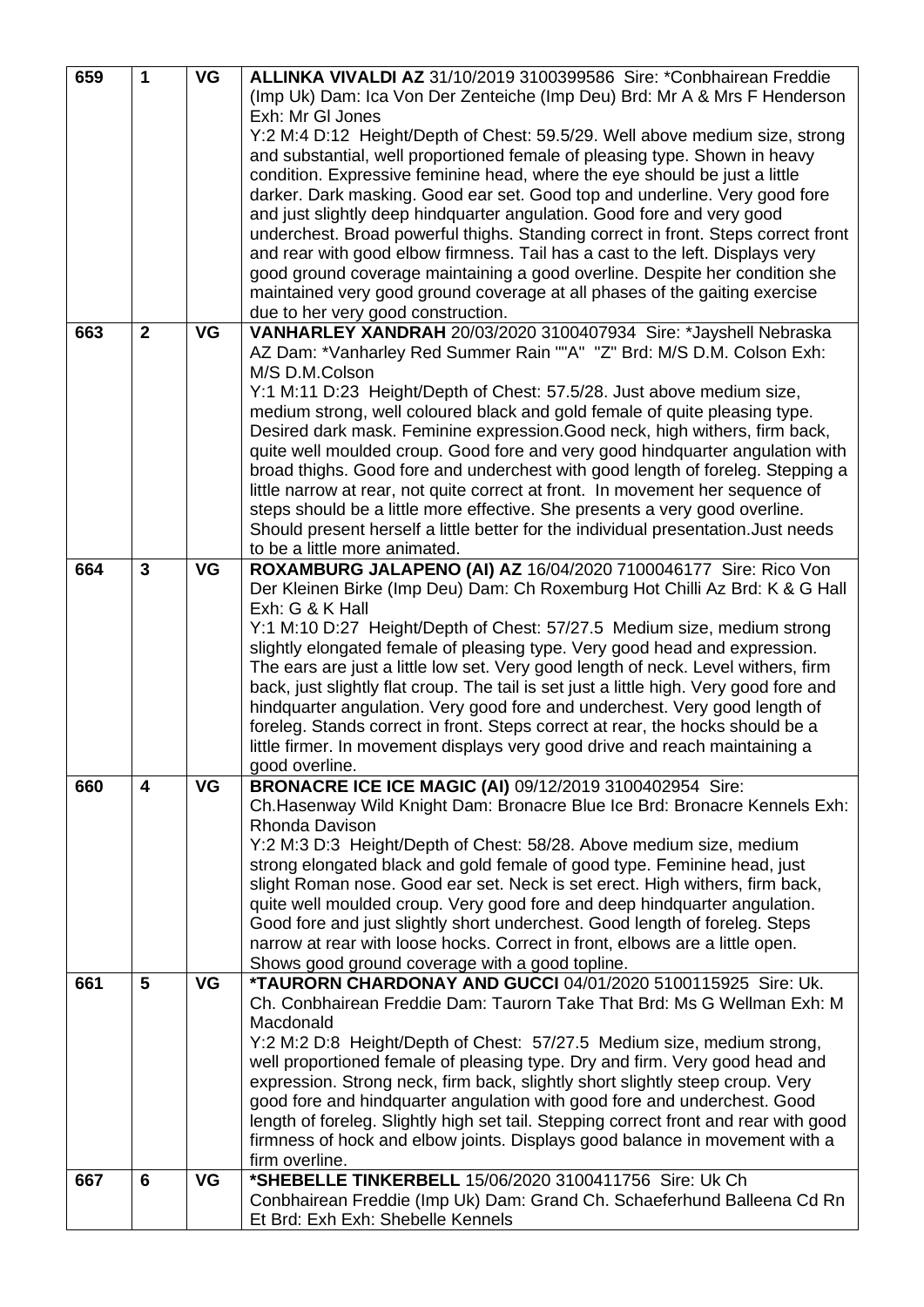|     |                |            | Y:1 M:8 D:28 Height/Depth of Chest: 56/28 Under medium size, medium                                     |
|-----|----------------|------------|---------------------------------------------------------------------------------------------------------|
|     |                |            | strong female of good type. Feminine head with medium eye colour. Just a                                |
|     |                |            | slight Roman nose. She should show a little more expression. Good neck, level                           |
|     |                |            | wither, firm back, quite well moulded croup. Good fore and just slightly deep                           |
|     |                |            | hindquarter angulation. Her foreleg length should be just a little longer. Steps                        |
|     |                |            | narrow at rear, not quite correct at front. In movement she has good ground                             |
|     |                |            | coverage maintaining a good topline.                                                                    |
| 662 | $\overline{7}$ | <b>VG</b>  | *STARKHUND STRAIGHT OUTA HELL 30/01/2020 3100406120 Sire:                                               |
|     |                |            | *Ch.Schaeferhund Xesko Dam: *Arristar Lyka Bat Outa Hell Brd: Exh Exh: Mrs                              |
|     |                |            | A & Mr J Barr                                                                                           |
|     |                |            | Y:2 M:1 D:13 Height/Depth of Chest: 59/28 Double P1 Upper Left. Well above                              |
|     |                |            |                                                                                                         |
|     |                |            | medium size, medium strong well coloured black and gold female of good type.                            |
|     |                |            | Good head and expression with desired dark eyes and mask. Strong neck,                                  |
|     |                |            | level wither, firm back, slightly short croup. Good fore and very good                                  |
|     |                |            | hindquarter angulation with good forechest and very good length of foreleg.                             |
|     |                |            | Shown in out of coat condition. Steps a little cowhocked and not quite correct                          |
|     |                |            | at front. Slightly high tail set. Displays very well balanced movement with a                           |
|     |                |            | good topline and good expression.                                                                       |
| 665 | 8              | <b>VG</b>  | LEILAHUND COTTON CANDY SKIES AZ 29/04/2020 3100408604 Sire: Ch.                                         |
|     |                |            | Schaeferhund Xesko Dam: Ch. Blakngold Crowd Goes Wild Rn. Et. Brd: Exh                                  |
|     |                |            | Exh: H Stocks                                                                                           |
|     |                |            | Y:1 M:10 D:14 Height/Depth of Chest: 59/27 Large, medium strong, well                                   |
|     |                |            | boned female of good type. Medium eye colour. Good head, rather large ears                              |
|     |                |            | and the lips could be a little tighter. Slightly erect neck. High withers, firm back.                   |
|     |                |            | Slightly short croup. Good fore and very good hindquarter angulation. Good                              |
|     |                |            | fore and very good underchest. Good length of foreleg. She should be firmer in                          |
|     |                |            | her ligamentation. Steps correct front and rear. The hocks and elbows should                            |
|     |                |            | be firmer. Displays energetic movement with good ground coverage however                                |
|     |                |            | the ligamentation should be much firmer.                                                                |
|     |                |            | <b>OPEN BITCH - STOCK COAT</b>                                                                          |
|     |                |            |                                                                                                         |
|     |                |            |                                                                                                         |
| 674 | 1              | <b>EXC</b> | *JAYSHELL TOUCHEE (AI) AZ TD RN 25/10/2018 3100382557 Sire: Macho                                       |
|     |                |            | Vom Lamorak Ger. Fh-2 Ipo3 Dam: Ch. Jayshell Kenzie Brd: Mrs N Mcdermott                                |
|     |                |            | Exh: Mrs R Snijders                                                                                     |
|     |                |            | Y:3 M:4 D:18 Height/Depth of Chest: 60/28.5. Large, strong and substantial.                             |
|     |                |            | well boned female of very pleasing type. Expressive feminine head, with good                            |
|     |                |            | masking and eye colour. Very good length of neck. Level wither, firm back, well                         |
|     |                |            | moulded croup. Very good fore and very good hindquarter angulation. Very                                |
|     |                |            | good fore and underchest. Stands correct in front with very good length of                              |
|     |                |            | foreleg. Steps correct both front and rear. Elbows should be a little tighter. Very                     |
|     |                |            | good firmness of hocks. Shows very workmanlike movement with very good                                  |
|     |                |            | ground coverage maintaining an absolutely dry and firm overline. She                                    |
|     |                |            | transitions exceptionally well from the walk to the gait and is absolutely                              |
|     |                |            | convincing on the loose lead. Gunsure. A female close to the ideal with working                         |
|     |                |            | ability and excellent anatomy. Finished the show with the Dual performance                              |
|     |                |            | award.                                                                                                  |
| 673 | $\overline{2}$ | <b>EXC</b> |                                                                                                         |
|     |                |            | *KELINPARK ROZATA AZ 23/09/2018 2100506373 Sire: Djambo Vom                                             |
|     |                |            | Fichtenschlag Dam: Kelinpark Butterscotch Brd: La Gregor Exh: A. Leverett                               |
|     |                |            | Y:3 M:5 D:20 Height/Depth of Chest: : 60/28.5. Very large, medium strong,                               |
|     |                |            | slightly stretched expressive female of very good type and balance. Feminine                            |
|     |                |            | head with very good masking. Slight Roman nose. The skull should have a little                          |
|     |                |            | more depth. Very good neck, which is set slightly erect High withers, peak in                           |
|     |                |            | the topline. Well moulded croup. The long upper arm is set just slightly steep.                         |
|     |                |            | Deep hindquarter angulation. Good fore and very good underchest. Steps a                                |
|     |                |            | little narrow at rear, hock joints should be much firmer. Shows a very expansive                        |
|     |                |            | movement with a lot of energy and carries a good witherline. The peak in the                            |
|     |                |            | back remains throughout all phases of the movement. An exceptionally                                    |
|     |                |            | powerful and dynamic moving, expressive female who performed very well<br>throughout the class. Gunsure |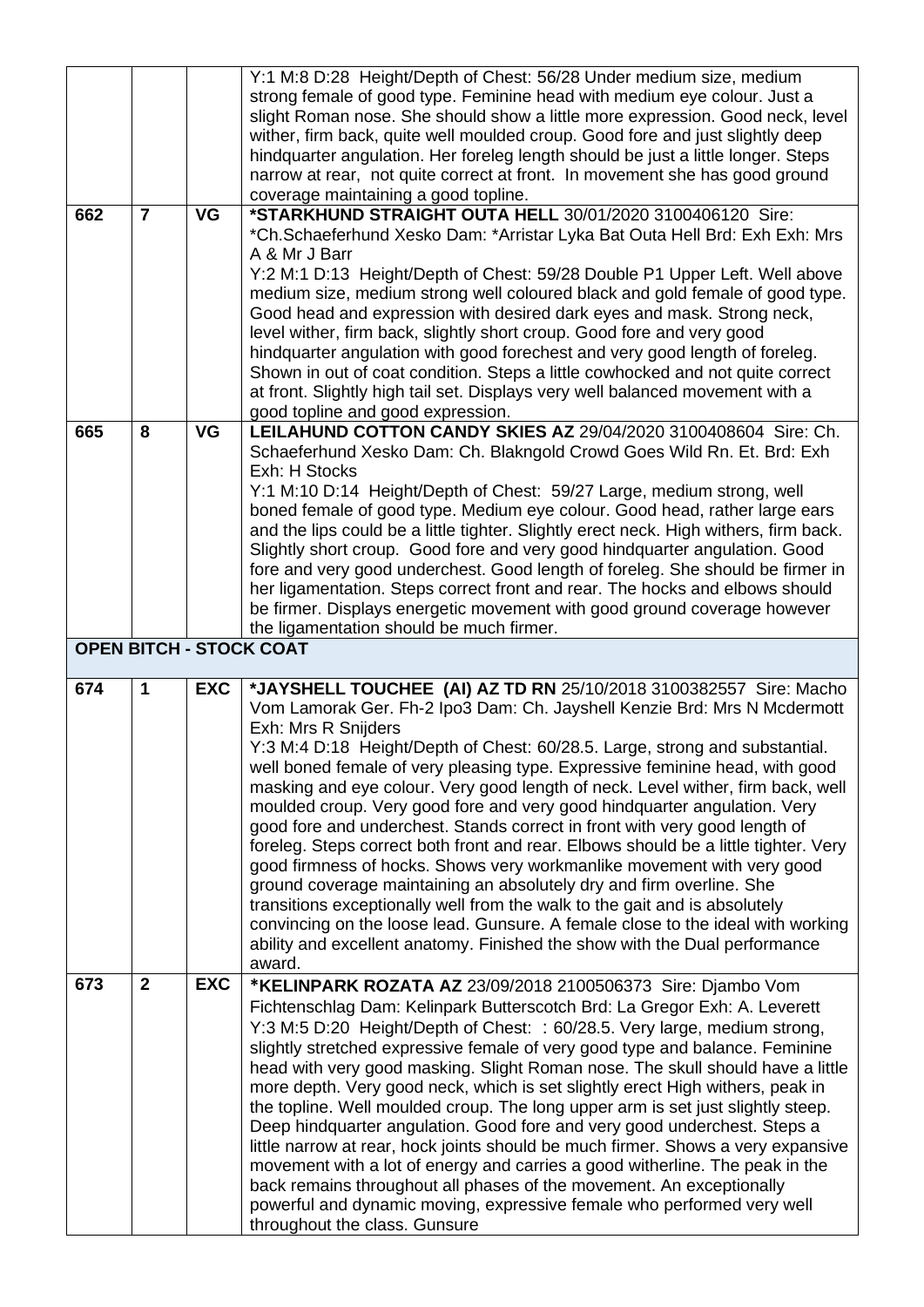| 676 | $\overline{3}$ | <b>EXC</b> | *BRONBOREO ADRIANNA AZ 22/04/2019 6100117309 Sire: Schaeferhund                    |
|-----|----------------|------------|------------------------------------------------------------------------------------|
|     |                |            | Rafael Dam: Seigen Hayos Asha Brd: Pereira/Pritchard Exh: Cat Ellis                |
|     |                |            | Y:2 M:10 D:21 Height/Depth of Chest:61/29. Very large, strong, powerful            |
|     |                |            | female of very good type. Presents a very good picture in stance. Elongated        |
|     |                |            | proportions. Very good head with dark eyes and rather large ears. The lips         |
|     |                |            | should be a little tighter. Strong powerful neck. Very good top and underline.     |
|     |                |            | Very good length of foreleg. Very good fore and underchest. Stepping a little      |
|     |                |            | narrow at rear and not quite correct in front. Pasterns are not quite firm. Shows  |
|     |                |            | very good ground coverage with a very good overline and is dry and firm.           |
|     |                |            | Gunsure                                                                            |
| 677 | 4              | <b>EXC</b> | *BLUEMAX SALTED PEANUT AZ 23/04/2019 4100321638 Sire: *Bluemax                     |
|     |                |            | Say Bombs Away (Ai) A Z Dam: *Bluemax Salted Pretzel A Z Brd: Ms A F               |
|     |                |            | Brinkworth Exh: Ms A F Brinkworth And Mrs E & Mr P Neale                           |
|     |                |            | Y:2 M:10 D:20 Height/Depth of Chest: 60/29. Well above medium size, strong         |
|     |                |            | and substantial female of very good type. Good head and expression. Neck is        |
|     |                |            | set just a little erect. High withers, firm back, well moulded croup. Very good    |
|     |                |            | fore and hindquarter angulation. She must not become any deeper. Shown in          |
|     |                |            | very good coat condition. Good length of foreleg. Stepping a little narrow at      |
|     |                |            | rear, the hock and elbow joints should be a little firmer. In movement displays    |
|     |                |            | very good reach and drive with a very good overline howebver she must be           |
|     |                |            | firmer in the ligamentation. Gunsure                                               |
| 675 | 5              | <b>EXC</b> | *BODECKA MYSTIQUE AZ 14/11/2018 3100383148 Sire: Ch. Seigen Suris                  |
|     |                |            | Alfie Dam: Bodecka Zensation Brd: Exh Exh: Jenny Joseph                            |
|     |                |            | Y:3 M:3 D:29 Height/Depth of Chest:59/28. Above medium size, medium                |
|     |                |            | strong well coloured, well proportioned female of pleasing type. Very good         |
|     |                |            | head and expression. Powerful neck. High withers, firm back, well moulded          |
|     |                |            | croup. Very good fore and slightly deep hindquarter angulation. Good fore and      |
|     |                |            | very good underchest. Good length of foreleg. Stands correct in front, stepping    |
|     |                |            | correct in rear, not quite correct in front. The elbows could be a little firmer.  |
|     |                |            | Good firmness of the hock joints. In movement has very good ground                 |
|     |                |            | coverage. The reach and drive should be just a little more effective and have a    |
|     |                |            | little more energy. Gunsure                                                        |
| 670 | $6\phantom{1}$ | <b>EXC</b> | *KARABACH PINCH OF PEPPER AZ 16/01/2018 3100370417 Sire: Ch.                       |
|     |                |            | Conbhairean Freddie (Imp Uk) Dam: Sadria Tillys Pepper Brd: J R Carter Exh:        |
|     |                |            | John Carter                                                                        |
|     |                |            | Y:4 M:1 D:27 Height/Depth of Chest: 58.5/28. Above medium size, medium             |
|     |                |            | strong, well pigmented female. Compact proportions, the saddle markings            |
|     |                |            | should be a little deeper. Expressive feminine head, slight Roman nose. Good       |
|     |                |            | ear set. Ideally the neck should be a little longer. Level wither, firm back, well |
|     |                |            | moulded just slightly steep croup. Very good fore and hindquarter angulation.      |
|     |                |            | Very good fore and underchest however the foreleg length should be a little        |
|     |                |            | longer. The pasterns a little firmer. Steps correct front and rear with good       |
|     |                |            | hockness and elbow firmness. Shows a good sequence of steps with a good            |
|     |                |            | overline. The movement is just a little hasty. Gunsure                             |
| 668 | $\overline{7}$ | <b>EXC</b> | *TRAYKEN YES NO MAYBE SO AZ 05/05/2017 3100357626 Sire: VENEZE                     |
|     |                |            | LUTZ (IMP UK) Dam: Ch Kardin Naughty But Nice Az Brd: Mrs T Hill Exh:              |
|     |                |            | Mrs Tracey Hill                                                                    |
|     |                |            | Y:4 M:10 D:7 Height/Depth of Chest: 58/27.5 Double P1 Upper Right. Broken          |
|     |                |            | Incisor 2 upper left. Above medium size, medium strong, expressive quite well      |
|     |                |            | proportioned female of good type. Well pigmented and well coloured. Good           |
|     |                |            | head, medium eye. Strong neck, high withers, firm back, quite well moulded         |
|     |                |            | croup. The upper arm should be a little longer. The shoulder is just a little      |
|     |                |            | steep. Slightly deep hindquarter angulation. There is an imbalance in the upper    |
|     |                |            | and lower thigh. Good fore and well developed underchest. Good length of           |
|     |                |            | foreleg. Standing correct in front. Slight wave in the coat over the croup.        |
|     |                |            | Stepping a little narrow both front and rear. Maintains a good overline and a      |
|     |                |            | good sequence of steps. Gunsure.                                                   |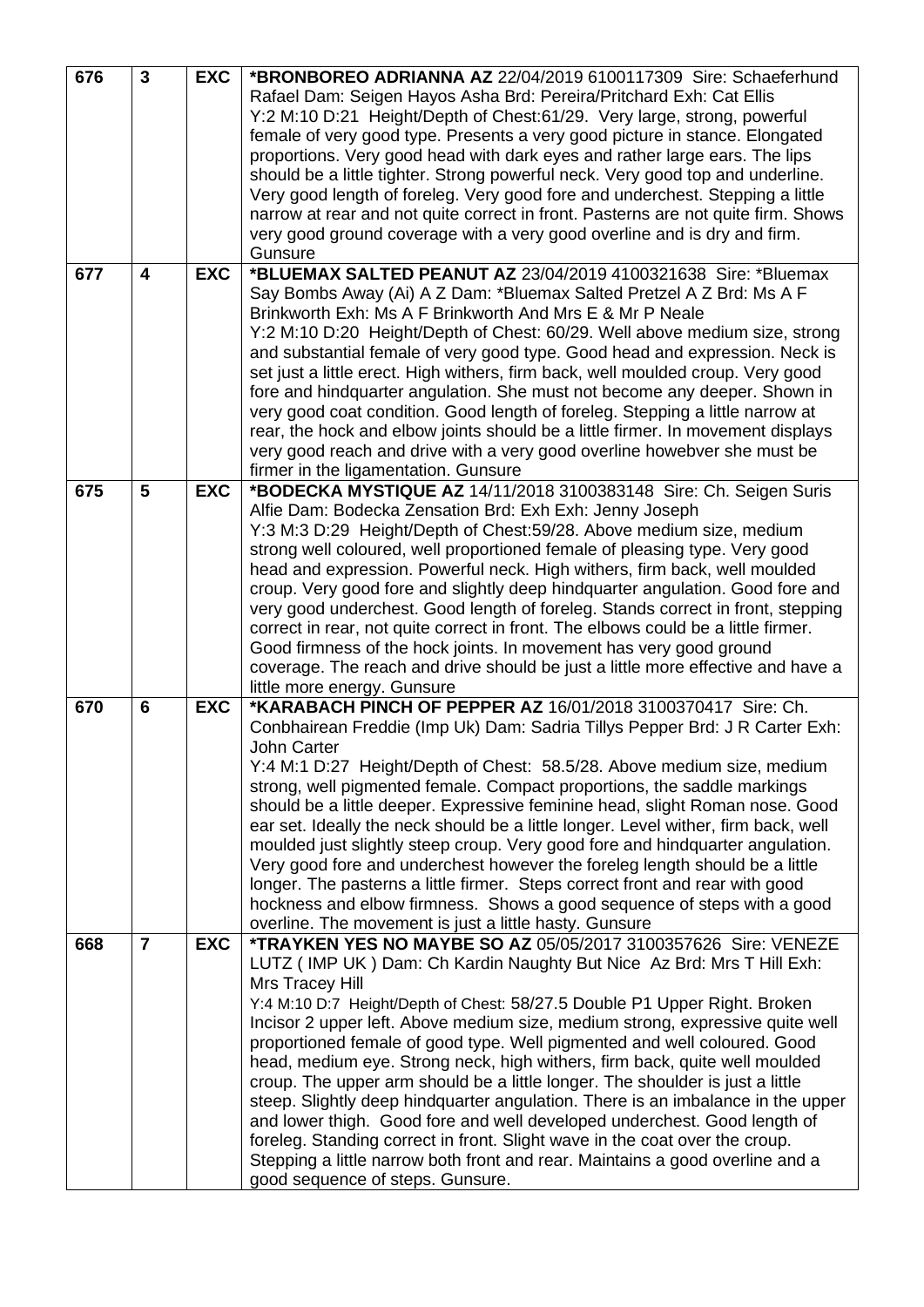| 671 | 8         | <b>EXC</b> | *CINDERHOF NINAA AZ 06/07/2018 2100502138 Sire: Macho Vom Lamorak                    |
|-----|-----------|------------|--------------------------------------------------------------------------------------|
|     |           |            | Imp Deu Dam: * Fremont Hot Stuff Az Brd: Ms L Lynch Ms J Cathie Exh:                 |
|     |           |            | Legionaire Kennels                                                                   |
|     |           |            | Y:3 M:8 D:6 Height/Depth of Chest: 61/29 . Very large, strong and substantial        |
|     |           |            | brood type female who presents a nice picture in stance. Ideally the black           |
|     |           |            |                                                                                      |
|     |           |            | colour should be more pronounced. Strong but still feminine head. Desired            |
|     |           |            | dark eye. Strong powerful neck. Very good overline. Very good fore and slightly      |
|     |           |            | short underchest. Very good length of foreleg. Shown in very good coat               |
|     |           |            | condition. Stepping a little narrow at rear, not quite correct in front. Hock joints |
|     |           |            | should be a little tighter. In movement shows very good power from the rear.         |
|     |           |            | The reach is just a little restricted. Maintains a good overline and good back       |
|     |           |            | ligamentation. Gunsure                                                               |
| 679 | 9         | <b>EXC</b> | *JARRAHHAUS TAKE A GAMBLE AZ 04/12/2019 6100120272 Sire:                             |
|     |           |            | Schaeferhund Rafael Dam: Freinhauf Gamble Brd: Mrs R A Spencer Exh: Lisa             |
|     |           |            | <b>Williams</b>                                                                      |
|     |           |            | Y:2 M:3 D:8 Height/Depth of Chest: 60/30. The bite is tight. Very large, strong      |
|     |           |            | and substantial brood type female of very good type. Well constructed. Good          |
|     |           |            | head. Should be a little more expressive. Strong powerful neck. Good backline        |
|     |           |            | slight wave over the topline. Slightly short slightly steep croup. Very good fore    |
|     |           |            | and slightly deep hindquarter angulation. Good length of foreleg. Steps a little     |
|     |           |            |                                                                                      |
|     |           |            | narrow at rear, correct at front. Tail has a cast to the left. Shows very good       |
|     |           |            | ground coverage with a good sequence of steps maintaining a good wither line.        |
|     |           |            | Gunsure                                                                              |
| 678 | 10        | <b>EXC</b> | *BRONACRE BUTTERSCOTCH BLISS AZ CCD RN SWN 22/08/2019                                |
|     |           |            | 3100397537 Sire: Uk Ch Conbhairean Freddie(Imp Uk) Dam: Bronacre Salted              |
|     |           |            | Licorice Brd: Bronacre Kennels Exh: Mr P & Mrs D Howard                              |
|     |           |            | Y:2 M:6 D:21 Height/Depth of Chest: 58/27 Medium size, medium strong,                |
|     |           |            | good proportions and good type. Good head and expression. Medium eye                 |
|     |           |            | colour. The neck should be longer. Level wither, firm back in stance. Slightly       |
|     |           |            | short slightly steep croup. Balanced angulations. Good fore and just slightly        |
|     |           |            | short underchest. Good length of foreleg. Slight wave over the backline in her       |
|     |           |            | coat. Stepping a little narrow both front and rear. Good firmness of hocks and       |
|     |           |            | elbows. Shows good drive with slightly restricted reach falling on the forehand.     |
|     |           |            | Good ligamentation. Gunsure                                                          |
| 672 | <b>WD</b> | --         | *CH ROXAMBURG REBEL FOR KICKS AZ 15/09/2018 7100042030 Sire:                         |
|     |           |            | Hasenway Mongtomery Az Bsc Dam: *Roxamburg Luka Me Az Bsc 1 Brd:                     |
|     |           |            | Roxamburg Kennels Exh: Glenn & Kristy Hall                                           |
|     |           |            | Y:3 M:5 D:28 Height/Depth of Chest: 57.5/27. Just above medium size,                 |
|     |           |            | medium strong expressive well coloured slightly elongated female of good             |
|     |           |            | type. The eye should be a fraction darker. Good masking. Good ear set. Good          |
|     |           |            | neck, level withers, firm back. The croup is short. High tail set. Very good fore    |
|     |           |            |                                                                                      |
|     |           |            | and hindquarter angulation. Very good forechest and slightly short underchest.       |
|     |           |            | Good length of foreleg. Pasterns are a little steep. Stepping a little narrow at     |
|     |           |            | rear, wide at front and toes in slightly. Shows a very good sequence of steps        |
|     |           |            | with very good expansive ground covering movement. Failed the guntest.               |
|     |           |            | Withdrawn with Judge's permission.                                                   |
|     |           |            |                                                                                      |

| <b>Stock Coat CHALLENGE BITCH</b>         | 674 |
|-------------------------------------------|-----|
| <b>Stock Coat RESERVE CHALLENGE BITCH</b> | 673 |

## **Sunday – Dog Classes.**

|     | <b>MINOR PUPPY DOG - LONG STOCK COAT</b> |  |                                                                  |
|-----|------------------------------------------|--|------------------------------------------------------------------|
| 681 |                                          |  | TOLLERHUND GRYFFINDOR 21/06/2021 3100433169 Sire: Eroica Ice Ice |
|     |                                          |  | Baby (Ai) Dam: Grundelhardtper Sempre Brd: Exh Exh: Lisa Pretty  |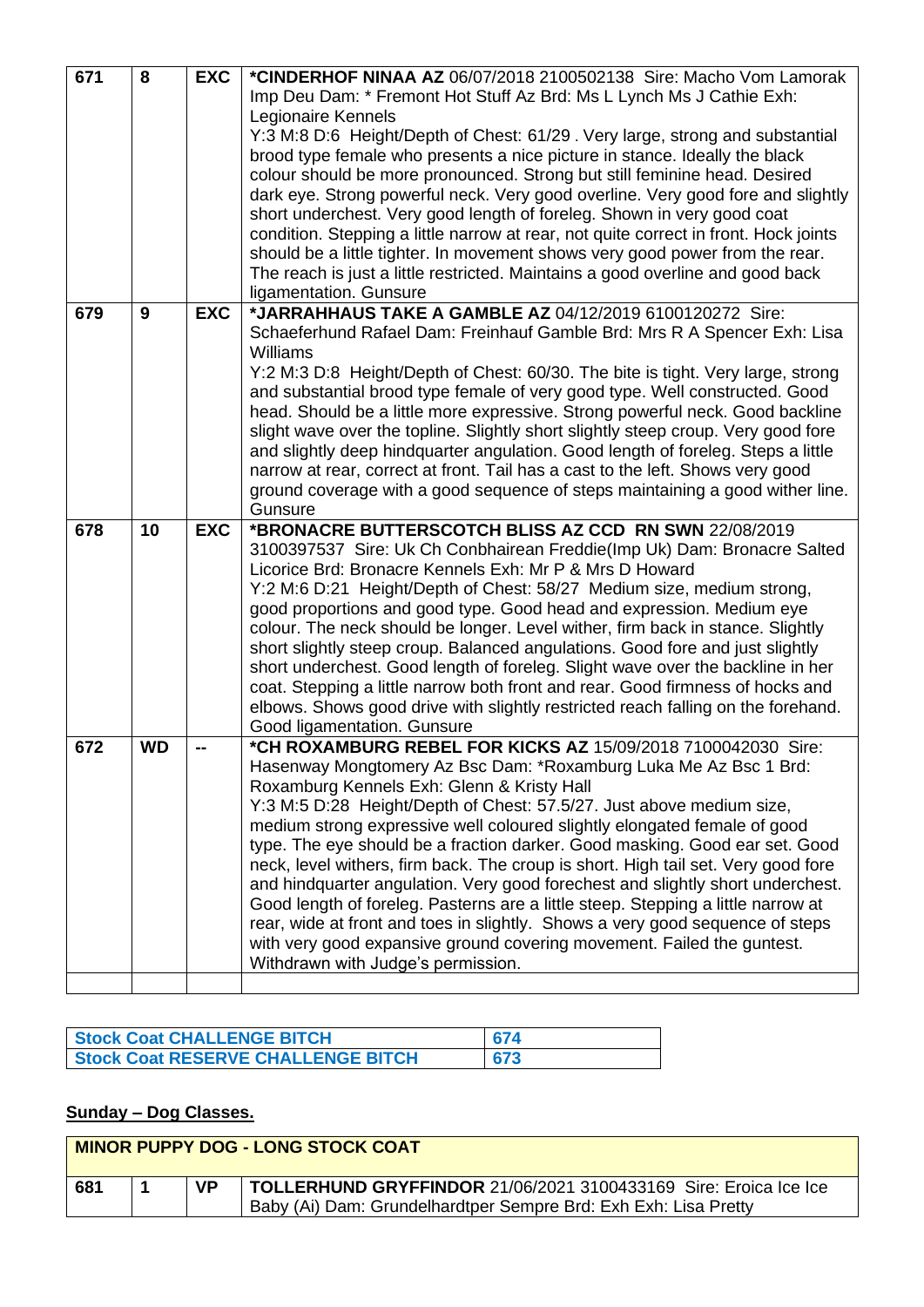|     |                |           | Y:0 M:8 D:22 Rather large for his age group, well proportioned well balanced                                                                                                                                                                                                                                                                                                                                                                                                                                                                                                                                                                                                                                                                                                                                                                                                                                                                                 |
|-----|----------------|-----------|--------------------------------------------------------------------------------------------------------------------------------------------------------------------------------------------------------------------------------------------------------------------------------------------------------------------------------------------------------------------------------------------------------------------------------------------------------------------------------------------------------------------------------------------------------------------------------------------------------------------------------------------------------------------------------------------------------------------------------------------------------------------------------------------------------------------------------------------------------------------------------------------------------------------------------------------------------------|
|     |                |           | black and red male puppy of pleasing type. Presents a good picture in<br>stance. The planes of the skull should be more aligned. Medium eye colour with                                                                                                                                                                                                                                                                                                                                                                                                                                                                                                                                                                                                                                                                                                                                                                                                      |
|     |                |           | dark masking. Lovely top and underline. Presents a very good picture in                                                                                                                                                                                                                                                                                                                                                                                                                                                                                                                                                                                                                                                                                                                                                                                                                                                                                      |
|     |                |           | stance. Tail has a cast to the left. Steps a little narrow at rear, not quite correct                                                                                                                                                                                                                                                                                                                                                                                                                                                                                                                                                                                                                                                                                                                                                                                                                                                                        |
|     |                |           | at front. Steps slightly cow hocked. In movement displays strong drive with just                                                                                                                                                                                                                                                                                                                                                                                                                                                                                                                                                                                                                                                                                                                                                                                                                                                                             |
|     |                |           | a high stepping action in reach.<br><b>JUNIOR DOG - LONG STOCK COAT</b>                                                                                                                                                                                                                                                                                                                                                                                                                                                                                                                                                                                                                                                                                                                                                                                                                                                                                      |
|     |                |           |                                                                                                                                                                                                                                                                                                                                                                                                                                                                                                                                                                                                                                                                                                                                                                                                                                                                                                                                                              |
| 684 | 1              | VG        | BABENBERG VALENTINO 11/03/2021 5100123641 Sire: *Lenin von der<br>Grafenburg a ED (Imp Gmy) Dam: *Babenberg Tiffany AZ Brd: Babenberg<br>Kennels Exh: Babenberg Kennels<br>Y:1 M:0 D:1 Height/Depth of Chest: 65/30. Double P1 upper right. Large,<br>medium strong, richly coloured and pigmented black and tan male of pleasing<br>type. Masculine head with good masking however the eyes should be a<br>fraction darker. Good ear set, good length of neck, high withers, firm back,                                                                                                                                                                                                                                                                                                                                                                                                                                                                     |
|     |                |           | slightly steep croup. Very good fore and hindquarter angulation. Good fore and<br>underchest. Good length of foreleg. Presents a very good picture in stance.<br>Stepping a little narrow at rear, hocks should be firmer. Stepping correct at<br>front. The tail has a cast to the left. In movement displays very good drive with<br>just a slight stepping action in the reach maintaining a very good topline.                                                                                                                                                                                                                                                                                                                                                                                                                                                                                                                                           |
| 682 | $\overline{2}$ | <b>VG</b> | AMDAK HASHTAG BEAU 18/09/2020 4100345508 Sire: Eroica Ice Ice Baby<br>Dam: Amdak Fudge Me Sideways Brd: Amdak Kennels Exh: Lori Huysman<br>Y:1 M:5 D:25 Height/Depth of Chest: 62/30. Medium size, strong and<br>substantial junior dog of good type. Masculine head and expression. The<br>planes of the skull should be better aligned. Good masking. The eye should be<br>a little darker. Presents a nice picture in stance. The neck should be a little<br>longer. Level wither, slightly raised topline. Very good forehand, slightly deep<br>hindquarter. Good fore and short underchest. Good length of foreleg. Pasterns<br>should be a little firmer. Steps correct at rear, the hocks should be firmer, not<br>quite correct in front. The tail has a cast to the right. In movement shows good<br>drive with just a slight restriction in the reach however the topline remains a<br>little roached in movement. Falls slightly on the forehand. |
|     |                |           | <b>INTERMEDIATE DOG - LONG STOCK COAT</b>                                                                                                                                                                                                                                                                                                                                                                                                                                                                                                                                                                                                                                                                                                                                                                                                                                                                                                                    |
| 685 | 1              | VG        | *GERMULF BACARDI VONBEN AZ 11/09/2019 5100034034 Sire: *Rimerini<br>Expect The Unexpected Dam: Schaeferhund Stacey Brd: Germulf Kennels<br>Exh: Kiara Stacey                                                                                                                                                                                                                                                                                                                                                                                                                                                                                                                                                                                                                                                                                                                                                                                                 |
|     |                |           | Y:2 M:6 D:1 Height/Depth of Chest: 65/29. Large, strong and substantial quite<br>well constructed male of pleasing type. Very good head, the eye is light. Slight<br>Roman nose. Very good masking. Strong powerful neck, high withers, firm<br>back, well moulded steep croup. Good length of upper arm. The shoulder blade<br>is steep. Very good hindquarter angulation. Good fore and just slightly short<br>underchest. Stands a little narrow and not correct in front. Steps very close at<br>rear, not correct at front. In particular the right pastern turns out. In movement<br>shows good drive with a slight high stepping action in the reach with good<br>ground coverage. Should hold the wither a little higher in movement.                                                                                                                                                                                                                |
| 686 | $\overline{2}$ | <b>VG</b> | *JARVINIA FIELDS OF GOLD AZ 18/03/2020 3100407078 Sire: Beautrae<br>Xfactor Dam: Ch Stobar Yalina Brd: Narelle Cullen Exh: Charlotte Lumley<br>Y:1 M:11 D:25 Height/Depth of Chest: 65/30. Large, masculine well boned<br>sable male of compact proportions. Good neck, level wither, firm back, well<br>moulded croup. The upper arm should be a little longer, slightly steep shoulder<br>blade. Very good hindquarter angulation. Good fore and short underchest.<br>Pasterns are a little steep. Stands a little narrow. Stepping a little cow hocked<br>at rear, not quite correct in front. Shows good drive with slight restriction in the                                                                                                                                                                                                                                                                                                            |
|     |                |           | reach, falls a little on the forehand.                                                                                                                                                                                                                                                                                                                                                                                                                                                                                                                                                                                                                                                                                                                                                                                                                                                                                                                       |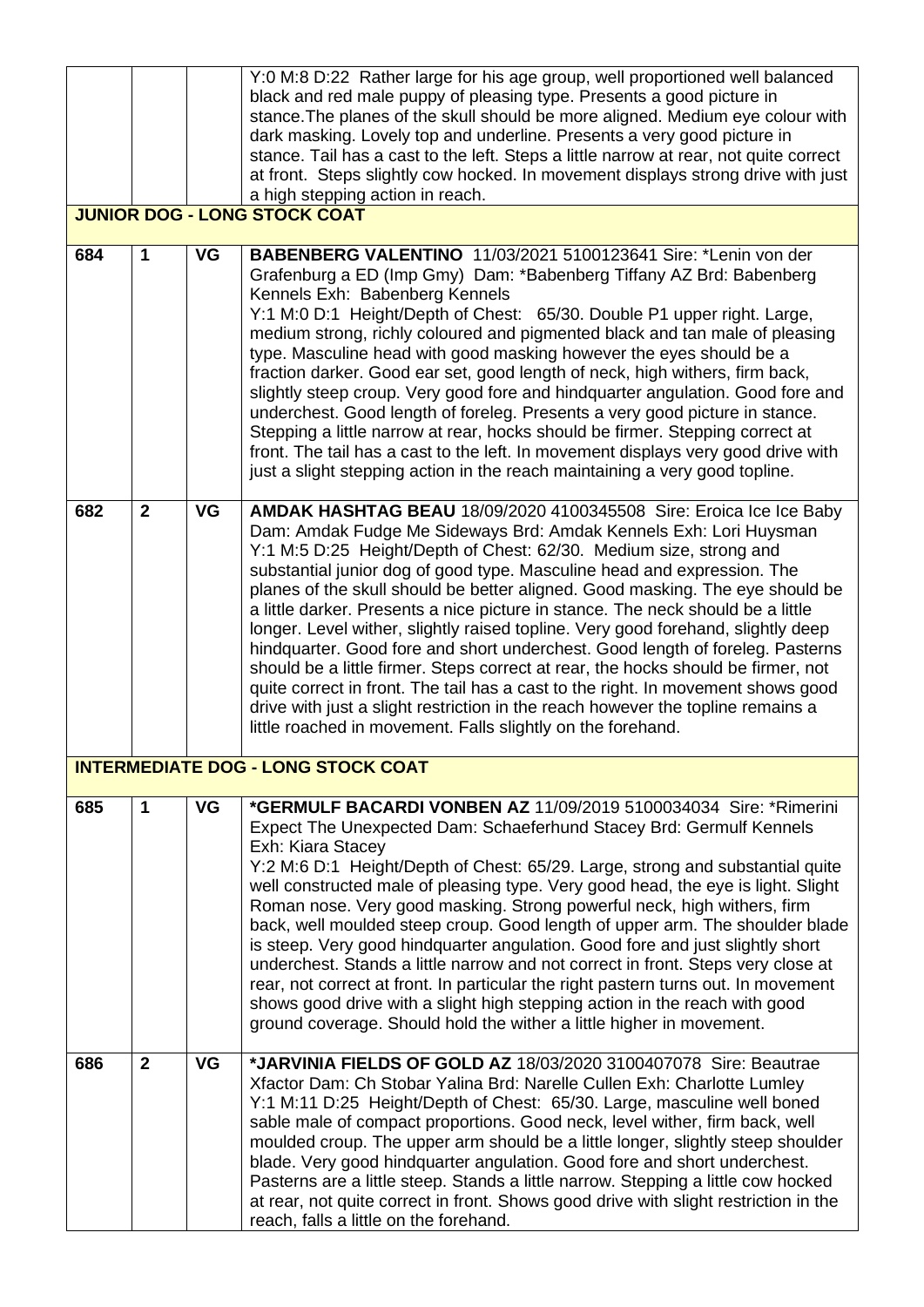|     | <b>OPEN DOG - LONG STOCK COAT</b> |            |                                                                                                                                                                         |  |
|-----|-----------------------------------|------------|-------------------------------------------------------------------------------------------------------------------------------------------------------------------------|--|
| 689 | 1                                 | <b>EXC</b> | *JAYSHELL RICKODO AZ 31/10/2017 3100365575 Sire: Uk.Ch Conbhairean<br>Freddie (Imp Uk) Dam: * Ch Jayshell Winona Az Brd: Mrs N Mcdermott Exh:                           |  |
|     |                                   |            | V&D Wisdom                                                                                                                                                              |  |
|     |                                   |            | Y:4 M:4 D:12 Height/Depth of Chest: 64/30. The bite is quite tight. Large,<br>strong and substantial very well constructed well coloured and pigmented male             |  |
|     |                                   |            | of very good type. Masculine head with strong upper and lower jaws. medium                                                                                              |  |
|     |                                   |            | eye colour with very good masking and good ear set. Strong neck, very good                                                                                              |  |
|     |                                   |            | topline. Very good fore and just slightly deep hindquarter angulation. Presents                                                                                         |  |
|     |                                   |            | a very good picture in stance. Standing not correct in front. Good length of<br>foreleg. Steps correct at rear, hocks should be a little tighter, good firmness of      |  |
|     |                                   |            | elbows. Displays powerful drive and very good reach with very good ground                                                                                               |  |
|     |                                   |            | coverage maintaining a very good wither. An exceptionally well constructed                                                                                              |  |
|     |                                   |            | male who was not challenged for the class win or for the best lsc dog. Gunsure                                                                                          |  |
| 692 | $\overline{2}$                    | <b>EXC</b> | *DERHARV THE FORCE IS STRONG AZ 03/06/2018 3100377800 Sire:                                                                                                             |  |
|     |                                   |            | Karabach Night Force Az Dam: Kanjelese High Priestess Az Brd: Ms Hannah<br>Kelly Exh: Ms M Rovetto                                                                      |  |
|     |                                   |            | Y:3 M:9 D:9 Height/Depth of Chest: 62/29 medium size, medium strong well                                                                                                |  |
|     |                                   |            | constructed black and gold male of pleasing type. Good head and expression.                                                                                             |  |
|     |                                   |            | Good length of neck, good overline. Slightly steep shoulder blade. Slightly                                                                                             |  |
|     |                                   |            | deep hindquarter angulation. Good fore and underchest. The foreleg should be<br>just a little longer. Stands not quite correct in front. Steps a little narrow at rear. |  |
|     |                                   |            | The hocks and elbows should be firmer. Displays good ground coverage with                                                                                               |  |
|     |                                   |            | very good reach and drive with good energy. Gunsure                                                                                                                     |  |
| 691 | $\overline{3}$                    | <b>EXC</b> | *EROICA JETHRO AZ RN CCD 03/05/2018 5100106043 Sire: Willas Vom                                                                                                         |  |
|     |                                   |            | Aurelisbrandt Dam: Vladimir Glam I Am Brd: Eroica Exh: Mr C Whitford & Mrs<br>C Leonard                                                                                 |  |
|     |                                   |            | Y:3 M:10 D:9 Height/Depth of Chest: 65/32.5. Large, medium strong male of                                                                                               |  |
|     |                                   |            | stretched proportions. expressive masculine head with just slightly loose lips.                                                                                         |  |
|     |                                   |            | Dark eyes and dark mask. Good ears. Good length of neck, just a little erect.                                                                                           |  |
|     |                                   |            | Nice overline. Very good fore and deep hindquarter angulation. Stands very<br>narrow and the ribs are a little flat. Presents a nice picture in stance. Stepping        |  |
|     |                                   |            | a little narrow at rear where the hock and elbows are loose. Displays very good                                                                                         |  |
|     |                                   |            | ground coverage, powerful drive, slight stepping action in the forehand reach.                                                                                          |  |
|     |                                   |            | The measurements height to depth do not match the dog insitu as he does not                                                                                             |  |
|     | 4                                 |            | give the appearance of being on maximum chest depth. Gunsure<br>*CH LEBERHINE JERONIMOE AZ 02/01/2017 5100097433 Sire: Ch Xaro                                          |  |
| 687 |                                   | <b>EXC</b> | Von Der Plassenburg Dam: Ch Leberhine Umeeko Brd: Leberhine Kennels                                                                                                     |  |
|     |                                   |            | Exh: Vivien Drummond                                                                                                                                                    |  |
|     |                                   |            | Y:5 M:2 D:10 Height/Depth of Chest: 64/29. Well above medium size, medium                                                                                               |  |
|     |                                   |            | strong quite well constructed male whose saddle marking should be more                                                                                                  |  |
|     |                                   |            | pronounced. Good head and expression. Eyes should be a fraction darker.<br>Good masking. Good ear set. Good length of neck. Level wither, slight bend in                |  |
|     |                                   |            | the lumbar spine. Well moulded steep croup. Very good fore and hindquarter                                                                                              |  |
|     |                                   |            | angulation. Good fore and just slightly short underchest. Stands not correct in                                                                                         |  |
|     |                                   |            | front and the front feet are a little flat. Good length of foreleg. Stepping narrow<br>at rear, hocks are loose and the elbows are open. In movement shows very         |  |
|     |                                   |            | good ground coverage with a good sequence of steps. He holds his topline                                                                                                |  |
|     |                                   |            | quite well. Gunsure                                                                                                                                                     |  |
| 690 | 5                                 | <b>EXC</b> | *AUST GR. CH. LORDAVO ROYAL COMMANDER AZ RN 16/11/2017                                                                                                                  |  |
|     |                                   |            | 3100366326 Sire: Ch Jayshell Glasgow Dam: Ch Zandrac Duchess Satine<br>Kryze Brd: Mr D & Mrs L Organ Exh: Miss K E Raven                                                |  |
|     |                                   |            | Y:4 M:3 D:27 Height/Depth of Chest: 65/31. Large, strong and substantial                                                                                                |  |
|     |                                   |            | black and gold male of very good type. Slightly stretched proportions. Very                                                                                             |  |
|     |                                   |            | good masking. Strong upper and lower jaws. Good ears, the neck should be                                                                                                |  |
|     |                                   |            | just a little longer. High withers, firm back, steep croup. Very good fore and<br>hindquarter angulation. Good fore and just slightly short underchest. Stands          |  |
|     |                                   |            | not correct in front. Good length of foreleg. Steps a little narrow at rear, the                                                                                        |  |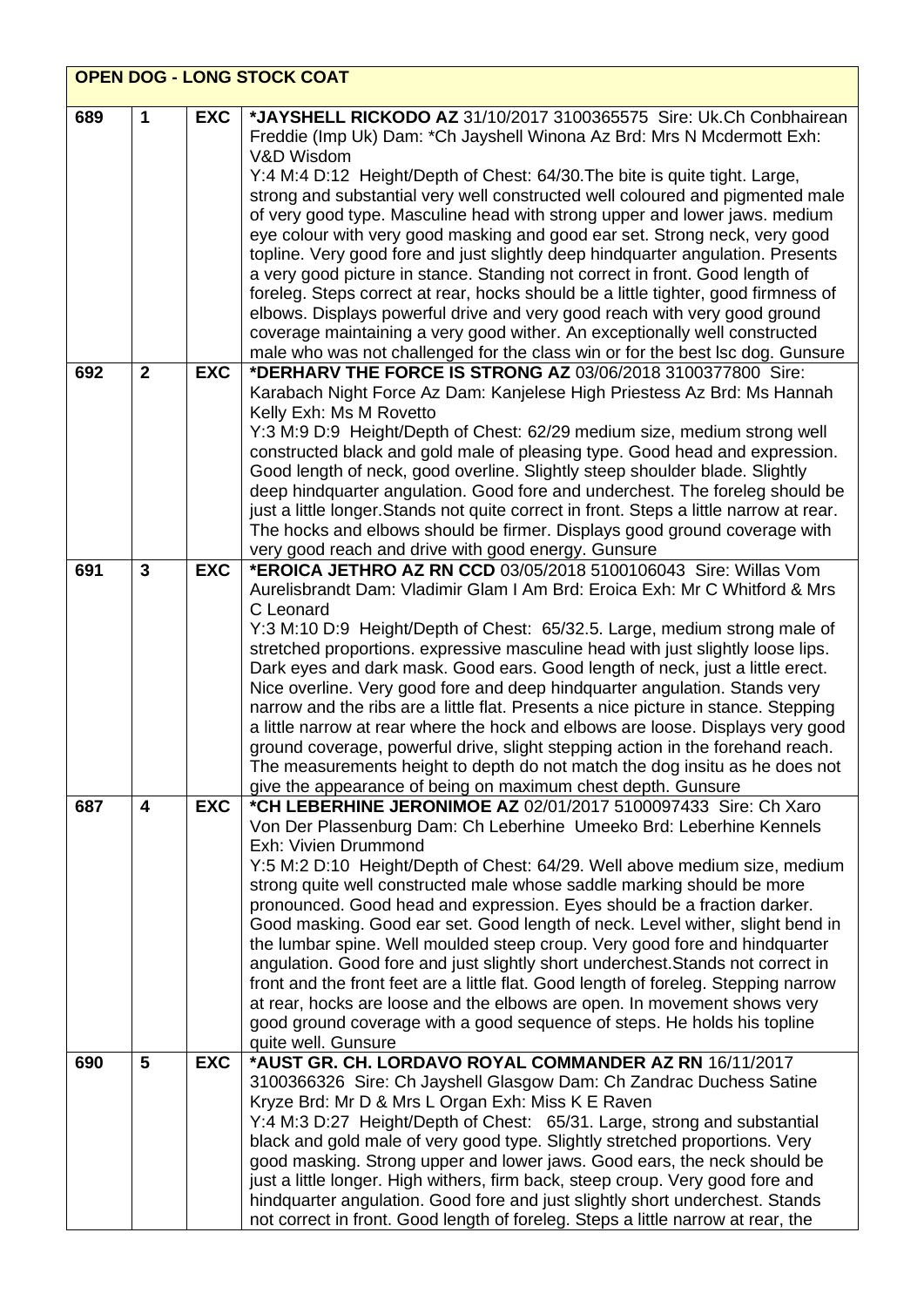|  | block and elbow joints should be just a little firmer. Displays very good drive<br>and reach maintaining a firm overline. Gunsure |
|--|-----------------------------------------------------------------------------------------------------------------------------------|
|  |                                                                                                                                   |

| <b>Long Stock Coat CHALLENGE DOG</b>         | 689 |
|----------------------------------------------|-----|
| <b>Long Stock Coat RESERVE CHALLENGE DOG</b> | 692 |

|                                     | <b>BABY PUPPY DOG - STOCK COAT</b> |           |                                                                                                                                                                                                                                                                                                                                                                                                                                                                                                                                                                                                                                                                                                                                                                                                                                                                                                                                                                |  |
|-------------------------------------|------------------------------------|-----------|----------------------------------------------------------------------------------------------------------------------------------------------------------------------------------------------------------------------------------------------------------------------------------------------------------------------------------------------------------------------------------------------------------------------------------------------------------------------------------------------------------------------------------------------------------------------------------------------------------------------------------------------------------------------------------------------------------------------------------------------------------------------------------------------------------------------------------------------------------------------------------------------------------------------------------------------------------------|--|
| 694                                 | 1                                  | <b>VP</b> | BLUEMAX NUTCRACKER JACK (AI) 10/10/2021 4100364004 Sire: Dingo Di<br>Casa Mary Dam: Bluemax Salted Peanut Brd: Ms A Brinkworth Exh: Bronacre<br>Kennels. Y:0 M:5 D:2 Nice moving puppy.                                                                                                                                                                                                                                                                                                                                                                                                                                                                                                                                                                                                                                                                                                                                                                        |  |
| <b>MINOR PUPPY DOG - STOCK COAT</b> |                                    |           |                                                                                                                                                                                                                                                                                                                                                                                                                                                                                                                                                                                                                                                                                                                                                                                                                                                                                                                                                                |  |
| 696                                 | 1                                  | <b>VP</b> | DERHARV DANGEROUS MAN 10/09/2021 3100437425 Sire: Obama Du<br>Montgison (Imp Deu) Dam: Derharv Pure Blonde Brd: Exh Exh: Mrs Hannah<br>Kelly<br>Y:0 M:6 D:2 Well coloured medium strong puppy who presents a nice picture<br>in stance. Good head, the expression is marred by the light eye. Good length<br>of neck, level wither, slight rise in the topline. Good length of limbs. Good<br>angulations. Steps correct front and rear, hocks should be firmer. Displays a<br>good sequence of steps, just needs to carry his wither higher. Would benefit<br>from a little more training for the ring as he tends to pull too hard distorting his<br>good construction.                                                                                                                                                                                                                                                                                      |  |
| 695                                 | $\overline{2}$                     | <b>VP</b> | <b>IMAGICK KASPAR 08/09/2021 4100363004 Sire: Pirlo Von Arminius Dam:</b><br>Imagick Evangeline Brd: Mrs M Macklin Exh: Margitta Vaughan<br>Y:0 M:6 D:4 Medium strength puppy, well coloured, should be a little stronger<br>in the foreface. Eye should be just a little darker. Good angulations. Good over<br>and underline. Good length of foreleg. The tail casts to the left. Stepping<br>correct at rear and front, the elbows are open. Good hock connection. Good<br>ground coverage, firm and dry.                                                                                                                                                                                                                                                                                                                                                                                                                                                   |  |
|                                     |                                    |           | <b>JUNIOR DOG - STOCK COAT</b>                                                                                                                                                                                                                                                                                                                                                                                                                                                                                                                                                                                                                                                                                                                                                                                                                                                                                                                                 |  |
| 698                                 | 1                                  | VG        | UHLMSDORF RUSSIAN ROULETTE (AI) CCD 09/10/2020 9100012409 Sire:<br>Dingo Di Casa Mary Dam: Uhlmsdorf Pink Champagne Brd: Mrs V<br>Fairbairn&Mr Wolf Meffert Exh: Victor Grzeszkiewicz<br>Y:1 M:5 D:3 Height/Depth of Chest: 65/30 Large, strong, slightly stretched<br>very well constructed male of very good type. Well coloured. Very good length<br>of limb. Strong head, just slight Roman nose, the eye should be darker. Very<br>good neck, level wither, firm back, slightly steep well moulded croup. Very<br>good angulations. Very good fore and underchest. Standing not correct in front.<br>Tail has a cast to the right. Stepping a little narrow at rear, not correct in front.<br>Pasterns are east/west. In movement displays good ground coverage with a<br>good sequence of steps. A nice easy mover.                                                                                                                                      |  |
| 697                                 | $\mathbf{2}$                       | VG        | UHLMSDORF CASINO ROYALE 09/10/2020 9100012410 Sire: Dingo Di<br>Casa Mary Dam: Uhlmsdorf Pink Champange Brd: V Fairbairn & W Meffert<br>Exh: Mona Carroll<br>Y:1 M:5 D:3 Height/Depth of Chest: 63/31. Just above medium size, strong<br>and substantial elongated black and gold male of pleasing type. Masculine<br>head, lips should be a little tighter. The left ear should be firmer. Strong upper<br>and lower jaws, medium eye colour. Very good length of neck, very good top<br>and underline. Very good fore and slightly deep hindquarter angulation. Good<br>fore and very good underchest. Standing and stepping not correct in front. Very<br>good length of foreleg. Steps correct at rear. The east west pasterns should be<br>firmer. During movement shows powerful drive, and good reach. The<br>ligamentation overall should be firmer. Presented in out of coat condition.<br>Pulled too hard throughout the gaiting phase of the class. |  |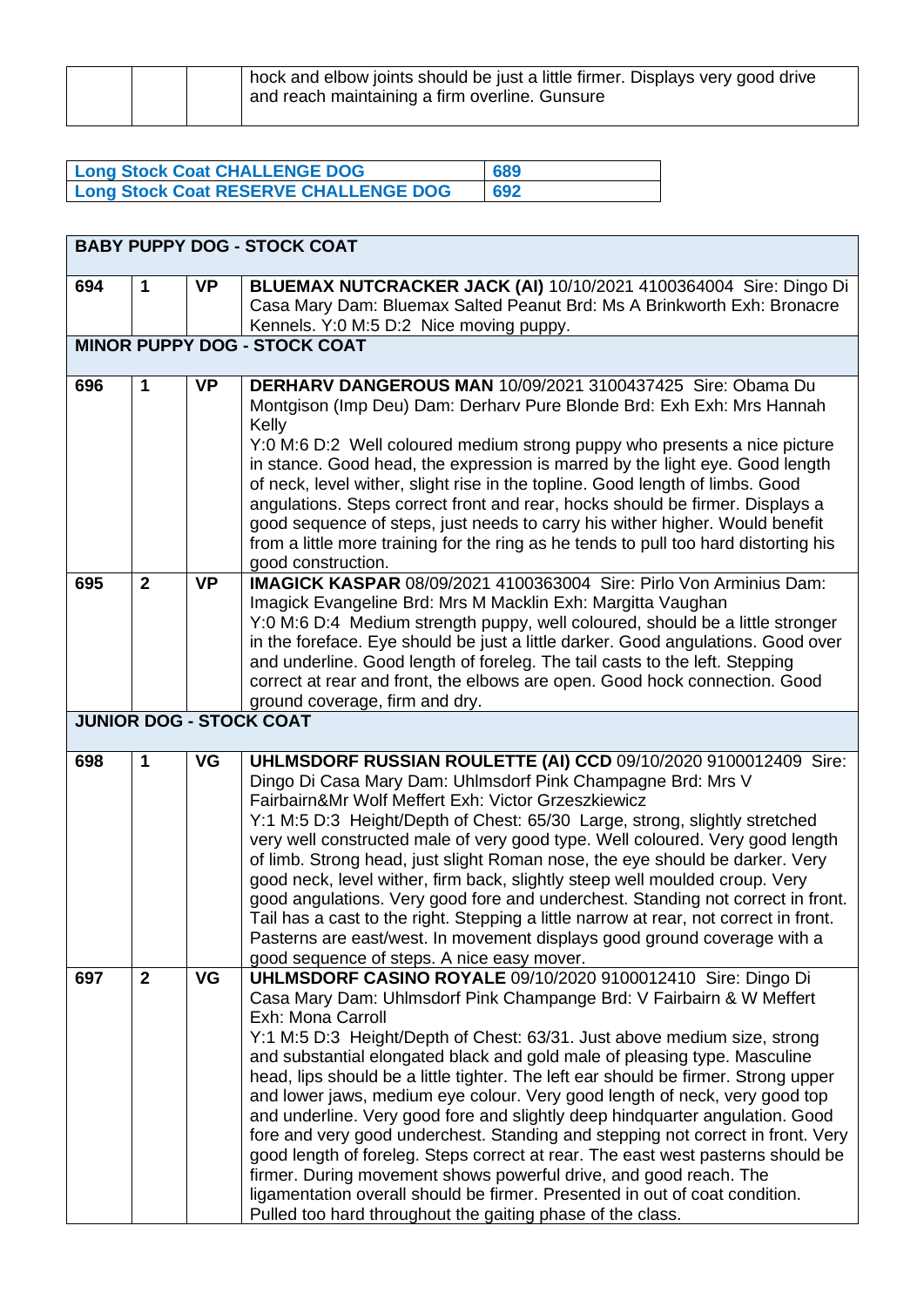| 700                          | $\overline{3}$          | <b>VG</b>  | BRONACRE JALAPENO CHILIPOP 23/01/2021 3100425404 Sire: Chili Della                    |
|------------------------------|-------------------------|------------|---------------------------------------------------------------------------------------|
|                              |                         |            | Valcuvia (Imp Uk) Dam: Bronace Salted Popcorn Et Brd: Bronacre Kennels                |
|                              |                         |            | Exh: Sharon Cowie, James Cowie                                                        |
|                              |                         |            | Y:1 M:1 D:20 Height/Depth of Chest: 65/29.5. Large, medium strong, animated           |
|                              |                         |            | well coloured black and tan male of good type. The planes of the skull should         |
|                              |                         |            | be more correct. Desired dark eye with good masking. Slight Roman nose.               |
|                              |                         |            | Good length of neck, held just a little erect. High withers, straight back. Slightly  |
|                              |                         |            | short croup. Good forehand angulation, slightly deep hindquarter angulation.          |
|                              |                         |            | Good fore and very good underchest. Standing not correct in front. Steps              |
|                              |                         |            | narrow at rear, not quite correct in front. Hocks should be a little tiighter, the    |
|                              |                         |            | elbows are quite well connected. Displays strong drive with good reach                |
|                              |                         |            | maintaining a good overline.                                                          |
| 699                          | $\overline{\mathbf{4}}$ | <b>VG</b>  | REBDON ROCH DAMASUS 11/12/2020 3100420993 Sire: Riddick Vom                           |
|                              |                         |            | Demina Hof (Imp Srb) Dam: Awatea Mistic Foxie Brd: Rebdon Exh: Ms. J                  |
|                              |                         |            | Wijaya & Mr. Kevin Wijaya                                                             |
|                              |                         |            | Y:1 M:3 D:1 Height/Depth of Chest: 66/30.5 Very large, medium strong                  |
|                              |                         |            | slightly stretched male of good type. Well coloured black and gold. Expressive        |
|                              |                         |            | head. The skull should be a little deeper. The eye should be darker. Strong           |
|                              |                         |            | neck, slight nick behind level withers, slight downward bend in the lumbar            |
|                              |                         |            | spine. Well moulded croup. Good fore and very good hindquarter angulation.            |
|                              |                         |            | The upper arm ideally should be longer, the shoulder blade is a little steep.         |
|                              |                         |            | Good fore and very good underchest. Stepping correct at rear, not quite correct       |
|                              |                         |            | at front. The tail has a twist to the left. In movement shows good drive with a       |
|                              |                         |            | slight restriction in the reach. Falls a little on the forehand. Lacked ring training |
|                              |                         |            | and energy throughout the gaiting phase of the class.                                 |
| <b>OPEN DOG - STOCK COAT</b> |                         |            |                                                                                       |
|                              |                         |            |                                                                                       |
| 706                          | 1                       | <b>EXC</b> | *ALWIN VOM HAUS NESGEN (IMP GER) a ED 16/02/2018 SZ2343294 Sire:                      |
|                              |                         |            | Hugh Vom Eichenplaz Dam: Wickivom Gilkauertal Brd: Natasha Nesgen Exh:                |
|                              |                         |            | S Pittelli P Flynn                                                                    |
|                              |                         |            | Y:4 M:0 D:27 Height/Depth of Chest: 64/30. Upper left lateral incisors 202 &          |
|                              |                         |            | 203 removed due to accident. Tooth certificate #10130.                                |
|                              |                         |            | Well above medium size, strong, well proportioned black and gold male of              |
|                              |                         |            | pleasing type. He presents a very good picture in stance. Very good head and          |
|                              |                         |            | expression. Masculine. Good length of neck. Very good top and underline.              |
|                              |                         |            | Very good fore and correct hindquarter angulation. Very good length of the            |
|                              |                         |            | foreleg. Should stand a little more correct in front. Stepping very narrow at rear    |
|                              |                         |            | where the elbows sould be a little tighter. In movement displays a very good          |
|                              |                         |            | topline with very good reach and drive with a good sequence of seps. Firm and         |
|                              |                         |            | dry. Gunsure. This dog held his lines throughout all phases of the gaiting            |
|                              |                         |            | performance despite the hot conditions. An excellent dog close to the ideal.          |
| 703                          | $\overline{2}$          | <b>EXC</b> | *WULKANO-UNO VON SCHNITZERTEAM (IMP HUN) a ED 01/09/2016                              |
|                              |                         |            | met.nj.518/16 Sire: Ulkan Von Maikhus Dam: Ixy Van Contra Brd: Martin                 |
|                              |                         |            | Janos Exh: Petreski/Pereira                                                           |
|                              |                         |            | Y:5 M:6 D:11 Height/Depth of Chest: 63/27.5. Dropped lower incisors Lower             |
|                              |                         |            | 401,301. Just above medium size, medium strong but substantial. Well                  |
|                              |                         |            | constructed male of pleasing proportions and type. Masculine head with broad          |
|                              |                         |            | skull and foreface, dark eyes and well set ears. Good length of neck, the             |
|                              |                         |            | shoulder is just a little forward placed. Good length of upper arm. Very good         |
|                              |                         |            | hindquarter angulation with broad powerful thighs. Very good length of foreleg.       |
|                              |                         |            | Very good fore and underchest. Presents a very pleasing picture in stance.            |
|                              |                         |            | Pasterns should be a little firmer. Steps narrow at rear, correct at front. The       |
|                              |                         |            | hock joints should be a little firmer. Displays very good picture in movement.        |
|                              |                         |            | Far reaching effortless gait with good energy and firm ligamentation. Gunsure.        |
|                              |                         |            | An exceptionally good performing dog with expansive movement, just lost the           |
|                              |                         |            | line a touch during the loose lead gaiting and ultimately became the deciding         |
|                              |                         |            | factor.                                                                               |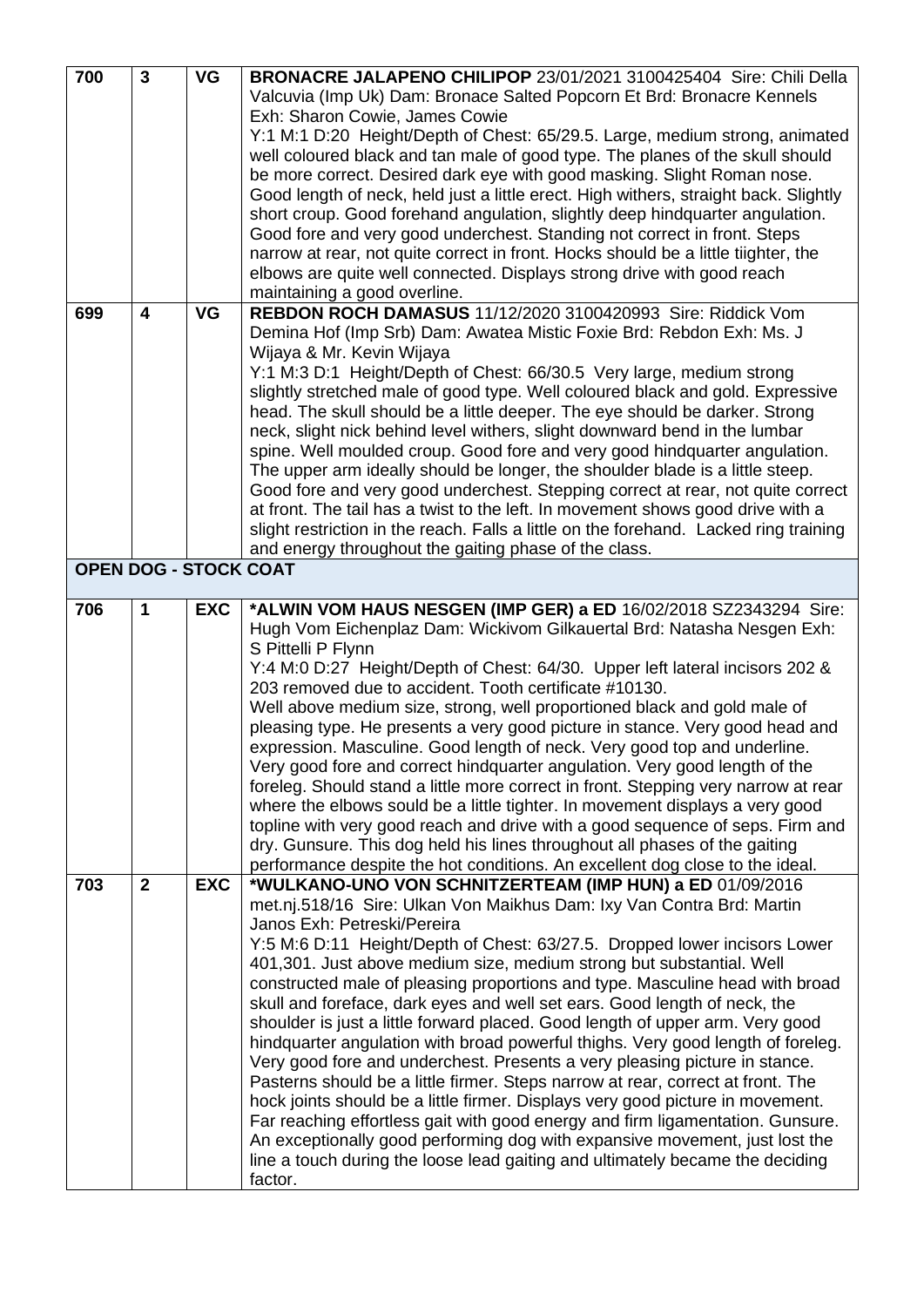| 704 | $\mathbf{3}$            | <b>EXC</b> | *OLYMP VOM LARCHENHAIN (IMP DEU) a ED 07/10/2016 SZ2330484 Sire:                   |
|-----|-------------------------|------------|------------------------------------------------------------------------------------|
|     |                         |            | *Irone Du Clos De Patmisand Dam: *Havanna Vom Larchenhain Brd: Herr                |
|     |                         |            | Vincent Buss Exh: Ms K F Graham & Mr B Adams                                       |
|     |                         |            | Y:5 M:5 D:5 Height/Depth of Chest: 65/30. Dropped lower incisors 401,301.          |
|     |                         |            | Undeveloped P1s on lower right and left. Large, medium strong, substantial         |
|     |                         |            | very well constructed dog of pleasing type and proportions. Very good coour        |
|     |                         |            | and pigment. Noble head, with dark eyes and very good masking. Ideally the         |
|     |                         |            |                                                                                    |
|     |                         |            | neck should be just a little longer. Very good topline, very good fore and correct |
|     |                         |            | hindquarter angulation. Good fore and good underchest. Stands a little narrow      |
|     |                         |            | but with very good length of foreleg. Easy relaxed presentation. Stepping          |
|     |                         |            | correct front and rear, elbows should be a little tighter. In movement displays    |
|     |                         |            | an easy gait with a very good sequence of steps. Would have liked to see a         |
|     |                         |            | little more energy in the gaiting phase performance particularly on the loose      |
|     |                         |            | lead. In all respects a very beautiful well constructed male. Gunsure              |
| 708 | $\overline{\mathbf{4}}$ | <b>EXC</b> | *OBAMA DU MONTGISON AZ (IMP DEU) a ED 01/05/2018 SZ2364274 Sire:                   |
|     |                         |            | Asap Vom Aldamar (Deu) Dam: Josy Du Montgison (Deu) Brd: Mr C                      |
|     |                         |            | Trentenaere Exh: Mrs S Parker, Mrs S Bick, Mr J Carter And Mrs B Blythe            |
|     |                         |            | Y:3 M:10 D:11 Height/Depth of Chest: 64/30. Well above medium size, strong         |
|     |                         |            | and substantial, slightly elongated male of pleasing type. Good head and           |
|     |                         |            | expression, the eyes should be just a little darker. Very black mask. Good neck    |
|     |                         |            | set slightly erect. Good topline that has a bend in the lumbar spine. Well         |
|     |                         |            | moulded steep croup. Very good fore and deep hindquarter angulation. Good          |
|     |                         |            | fore and underchest. The fringing under the chest gives the impression he is a     |
|     |                         |            | little deep. Good length of foreleg. Very flat feet. Presented in very good        |
|     |                         |            | condition. Steps narrow at rear with very loose hocks, a little wide at front. The |
|     |                         |            | elbows should be more closed. The pasterns should be firmer. Displays very         |
|     |                         |            | good ground coverage with a tendancy to carry the head too high spoiling the       |
|     |                         |            | overall impression and balance. Gunsure                                            |
| 705 | 5                       | <b>EXC</b> | *KHAYEM REVELATION AZ ET 01/08/2017 2100480150 Sire: *Labo Vom                     |
|     |                         |            |                                                                                    |
|     |                         |            | Schollweiher (Imp Deu) Dam: *Khayem Je Ne Sais Quoi Az Brd: Ms K F                 |
|     |                         |            | Mcgregor Exh: Ms K F Graham                                                        |
|     |                         |            | Y:4 M:7 D:11 Height/Depth of Chest: 63/30. Dropped lower incisors 401 301          |
|     |                         |            | Under developed P1s upper right and left. Well above medium size, medium           |
|     |                         |            | strong well coloured richly pigmented elongated male of pleasing type. Very        |
|     |                         |            | good head and expression with desired dark eye. Slight Roman nose. Rather          |
|     |                         |            | large wide set ears that should be firmer in movement. Good neck, long             |
|     |                         |            | withers, slight peak in the topline. Well moulded croup. The upper arm should      |
|     |                         |            | be a little longer. Slightly deep hindquarter angulation. Good length of foreleg.  |
|     |                         |            | Good fore and very good underchest. Firm and dry. Stepping narrow at rear,         |
|     |                         |            | correct at front. The elbows are a little open. Shows very good ground covering    |
|     |                         |            | movement with a tendancy to just overreach. Has a tendancy to lift the front       |
|     |                         |            | feet a little high to take up the strong hindquarter drive. Gunsure                |
| 709 | 6                       | <b>EXC</b> | *CH. SHEZNOVA DJANGO AZ 01/08/2018 2100502751 Sire: Va Djambo                      |
|     |                         |            | Vom Fichtenschlag (Imp Deu) Dam: Sheznova Starkisst 'A' 'Z' Brd: W And T           |
|     |                         |            | Curry Exh: Mr. Jeffrey Mark Rapley                                                 |
|     |                         |            | Y:3 M:7 D:11 Height/Depth of Chest: 64/31.5. Well above medium size,               |
|     |                         |            | strong and substantial. Very masculine well presented well constructed             |
|     |                         |            | handsome dog of pleasing type. Well coated. Very good head and expression          |
|     |                         |            | with desired dark eyes. Roman nose. Slightly erect neck. Flat withers, rise in     |
|     |                         |            | the backline with downward bend in the lumbar spine. Well moulded croup.           |
|     |                         |            | Very good fore and slightly deep hindquarter angulation. Broad powerful thighs.    |
|     |                         |            | Pronounced fore and maximum underchest depth. The foreleg length should            |
|     |                         |            | be longer. The pasterns should be firmer and he does not stand or step correct     |
|     |                         |            | at front. The elbows should be firmer. Steps slightly narrow at rear with loose    |
|     |                         |            | hocks. In movement displays very good ground coverage, the back should be          |
|     |                         |            | straighter. Gunsure                                                                |
| 711 | $\overline{7}$          | <b>EXC</b> | *CH DUX DI CASA NOBILI (IMP ITA) AZ 27/09/2018 ROI18/193385 Sire: Kik              |
|     |                         |            | Crveni Mayestoso (Ita) Dam: Asia Di Casa Nobili(Ita) Brd: Mr L Nobili Exh: G +     |
|     |                         |            | E Parsons                                                                          |
|     |                         |            |                                                                                    |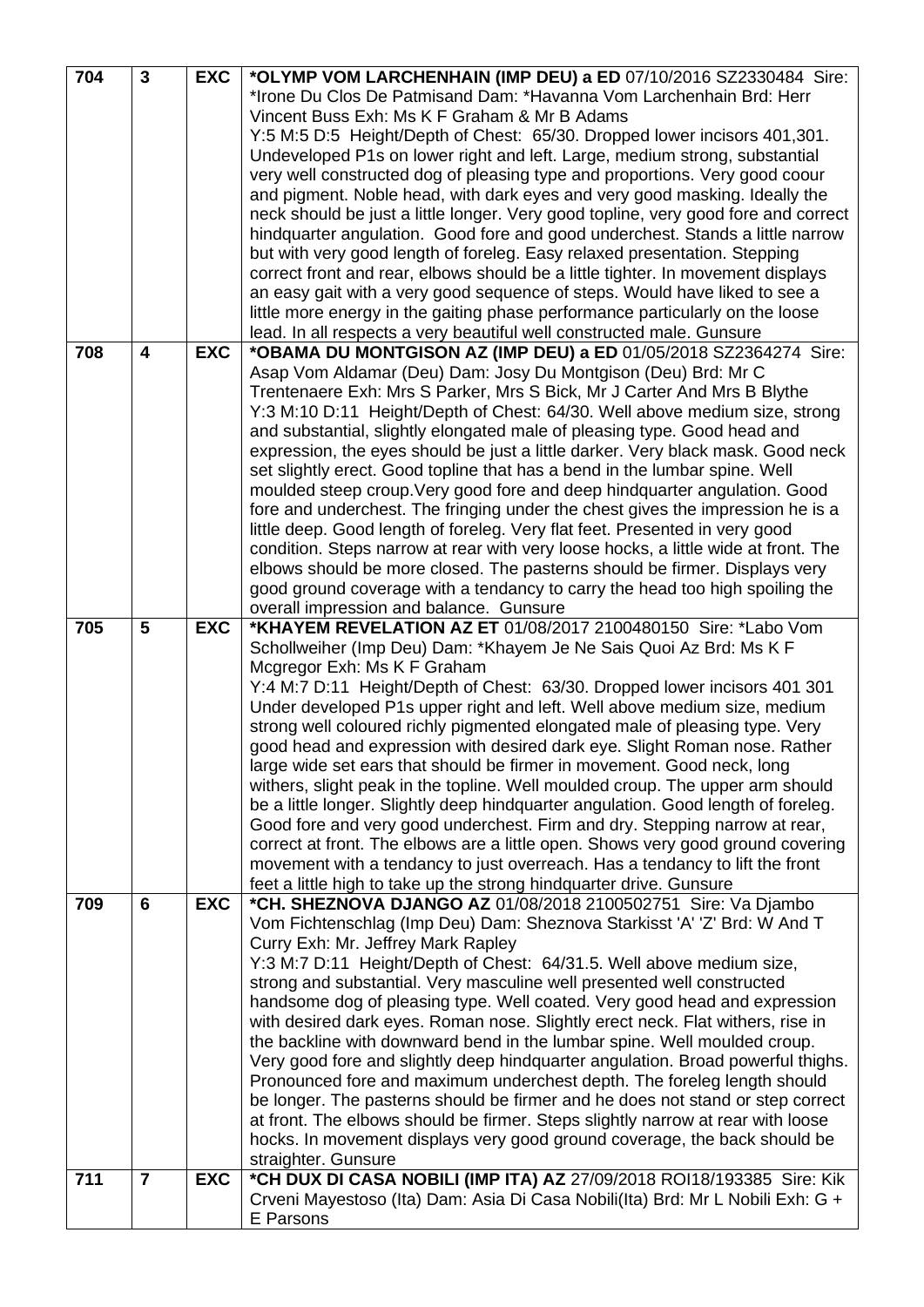|     |           |              | Y:3 M:5 D:16 Height/Depth of Chest: 65.5/31. Very large, medium strong<br>elongated male of pleasing type and presents a very good picture in stance.<br>Ideally the skull and foreface should be just a little stronger. Desired black<br>mask and eye colour. The ears should be firmer and are tipped back. The right<br>ear is not quite straight. Very good neck, high withers, firm back with a slight<br>bend in the lumbar spine. Quite well moulded croup. Very good fore and<br>slightly deep hindquarter angulation. Good length of foreleg. Stepping very<br>narrow at rear, not quite correct in front. Hock and elbow joints should be<br>tighter. In movement he is dry and firm displaying a good sequence of steps<br>with very good good ground coverage. Gunsure                                                                                                                                                                                                                                                                          |
|-----|-----------|--------------|--------------------------------------------------------------------------------------------------------------------------------------------------------------------------------------------------------------------------------------------------------------------------------------------------------------------------------------------------------------------------------------------------------------------------------------------------------------------------------------------------------------------------------------------------------------------------------------------------------------------------------------------------------------------------------------------------------------------------------------------------------------------------------------------------------------------------------------------------------------------------------------------------------------------------------------------------------------------------------------------------------------------------------------------------------------|
| 713 | 8         | <b>EXC</b>   | *BRONACRE POPPED TO THE MAXX AZ TD ET 04/02/2019 3100388715<br>Sire: Seigen Bliss Myass Dam: Bronacre Salted Popcorn Brd: Bronacre<br>Kennels Exh: Mrs D & Mr R Oldfield<br>Y:3 M:1 D:8 Height/Depth of Chest: 64/31.5 Well above medium size, medium<br>strong quite well proportioned black and gold male of good type. Good head<br>and expression with medium eye colour. Good masking. Roman nose. Should<br>be a little more expressive. Neck should be just a little longer. Level wither,<br>slight peak in the topline with a downward bend in the lumbar spine. Well<br>moulded slightly short croup. Good fore and correct hindquarter angulation.<br>Good breadth of thigh. Forechest could be a little more pronounced. Slightly<br>short underchest. Good length of foreleg. Tail has a slight cast to the right.<br>Steps a little narrow at rear and the elbow and hocks joints should be a little<br>tighter. Displays good drive with slight restriction in reach. Has a slight roach<br>over the topline. Gunsure                         |
| 707 | 9         | <b>EXC</b>   | *CH. ZANDRAC JAGUAR AZ 29/04/2018 3100376260 Sire: Conbhairean<br>Karlos (Imp Uk) Dam: Zandrac Its A Love Thing Brd: Mrs R Jones Exh:<br><b>Shebelle Kennels</b><br>Y:3 M:10 D:14 Height/Depth of Chest:64/32. Large, medium strong, quite well<br>constructed male of good type and proportions. Good head and expression.<br>Slight Roman nose. Desired dark eyes. Good length of neck which is just<br>slightly erect. High withers with a slight bend in the lumbar spine. Steep well<br>moulded croup. Good fore and hindquarter angulation. Ideally the thigh should<br>be broader. Good length of foreleg however the underchest is on the absolute<br>maximum. Good forechest. Stands very narrow in front and not quite correct.<br>Shown in out of coat condition. Stepping correct at rear the elbows are open.<br>Shows good movement, good length of stride, a slight restriction in the reach<br>and is dry and firm. Gunsure                                                                                                                  |
| 712 | <b>WD</b> | $\mathbf{m}$ | *BRONACRE ULURU JACKAROO AZ 18/10/2018 3100382276 Sire: *Gerry<br>Vom Schacher (Ger) Dam: *Bronacre Uluru Matilda Et Brd: Bronacre Kennels<br>Exh: Mrs. Fran Farley<br>Y:3 M:4 D:25 Height/Depth of Chest: 65/31.5. Large, strong, robust wll<br>pigmented male of good type. Slightly coarse head. The lips should be tighter.<br>Dark eyes. Good length of neck. High withers, straight back, slightly short<br>croup. Slightly high tail set. Good fore and very good hindquarter angulation<br>with good length of foreleg. Good forechest with the underchest on maximum<br>depth. Shown in out of coat condition. Carries the tail a little high. Stepping<br>correct front and rear, the hock joints should be firmer and the elbows a little<br>tighter. The ligamentation should be a little tighter over the back. Shown in<br>heavy condition. Quite wilful in his nature. Shows good drive and a slight<br>restriction in the reach falling a little on the forehand. Gunsure. Owner<br>requested that the dog be withdrawn. Permission granted. |
|     |           |              |                                                                                                                                                                                                                                                                                                                                                                                                                                                                                                                                                                                                                                                                                                                                                                                                                                                                                                                                                                                                                                                              |

| <b>Stock Coat CHALLENGE DOG</b>         | 706 |
|-----------------------------------------|-----|
| <b>Stock Coat RESERVE CHALLENGE DOG</b> | 703 |